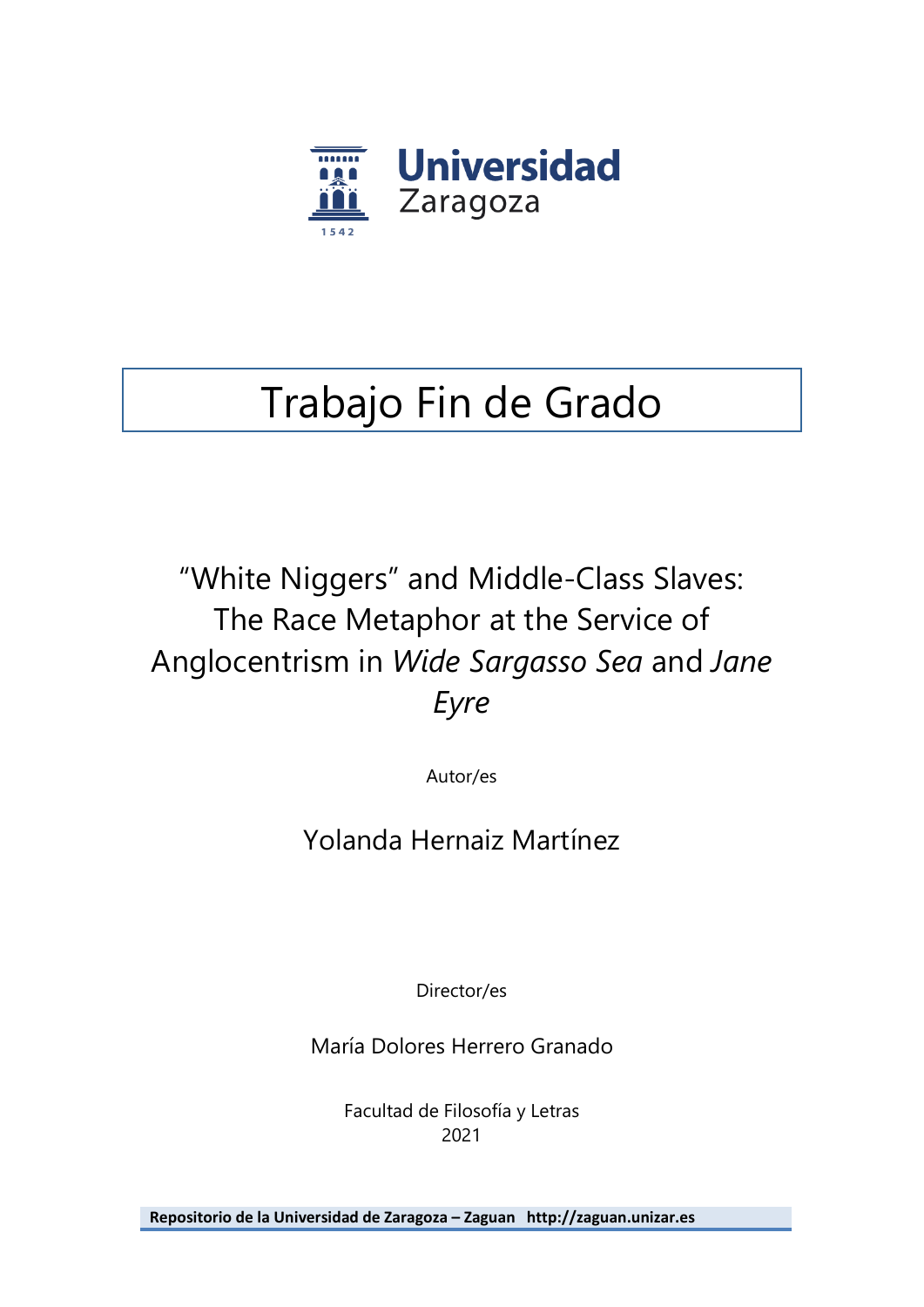#### **Resumen**

Las novelas *Jane Eyre* (1847) de Charlotte Brontë y *Wide Sargasso Sea* (1966) de Jean Rhys tienen en común, a pesar de haber sido escritas con más de cien años de diferencia, algunos aspectos en la descripción de sus heroínas que, no sin ciertas ambivalencias, muestran su conformidad con el discurso del Imperio. Este trabajo analiza el uso de un elemento, la metáfora de la raza, en la reivindicación de ambas heroínas, así como las implicaciones de racismo en otros personajes de cada novela. Las protagonistas, Jane Eyre y Antoinette Cosway, una institutriz y una criolla blanca respectivamente, representan el estado intermedio y la falta de arraigo de diferentes grupos sociales en la metrópolis y en las colonias, ambos privilegiados y oprimidos al mismo tiempo. Cada autora emplea analogías raciales para describir la lucha de sus heroínas y sacarlas de entre los márgenes sociales, pero en el proceso estas maltratan terriblemente a otros personajes que han sido históricamente oprimidos. A pesar de algunos elementos más compasivos, la ceguera de ambas autoras frente a realidades racistas las sitúa dentro de los márgenes de la tradición narrativa anglosajona.

#### **Abstract**

Despite having been written more than one hundred years apart, Charlotte Brontë's *Jane Eyre* (1847) and Jean Rhys' *Wide Sargasso Sea* (1966) share some common features in the depiction of their heroines that, not without certain ambivalences, show their compliance with the discourse of the Empire. This dissertation analyses the use of one device, the metaphor of race, in the vindication of both heroines, and the implications that racialism has for other characters in each novel. The protagonists, Jane Eyre and Antoinette Cosway, a governess and a white creole respectively, epitomise the inbetweenness and lack of belonging of different social groups in the metropolis and in the colonies, both privileged and oppressed at the same time. Each author uses racial analogies to depict their heroines' struggles and to bring them out of the margins of society, but in doing so they terribly mistreat other characters historically oppressed. Despite sympathetic elements in both novels, the blindness of their authors' efforts towards racialised realities locates both authors within the tradition of Anglophone fiction.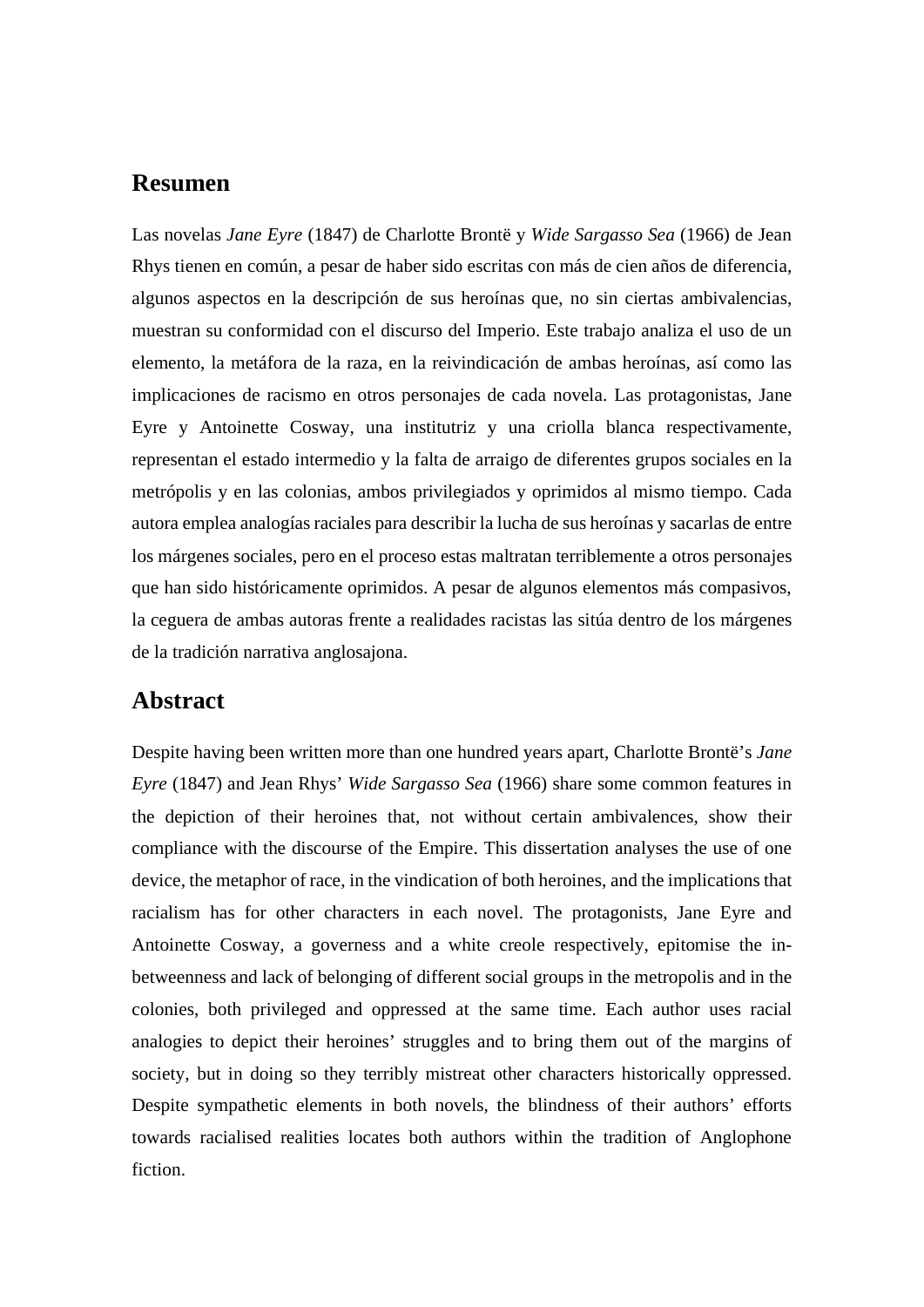### **Table of Contents**

| The Purpose of Defining Oneself as the "Other" in the Quest for Wholeness 6<br>1.    |
|--------------------------------------------------------------------------------------|
| Jane Eyre: The Race Metaphor as a Literary Strategy for the Defence of the Middle-   |
|                                                                                      |
| Wide Sargasso Sea: The White Creole as a Double Outsider in a Quest for              |
|                                                                                      |
| 2.                                                                                   |
| The Complexity in Bertha and the Ultimate Defence of the Empire 16                   |
| Christophine as the Subversive Other and Rochester as Protector of the Status Quo 20 |
|                                                                                      |
|                                                                                      |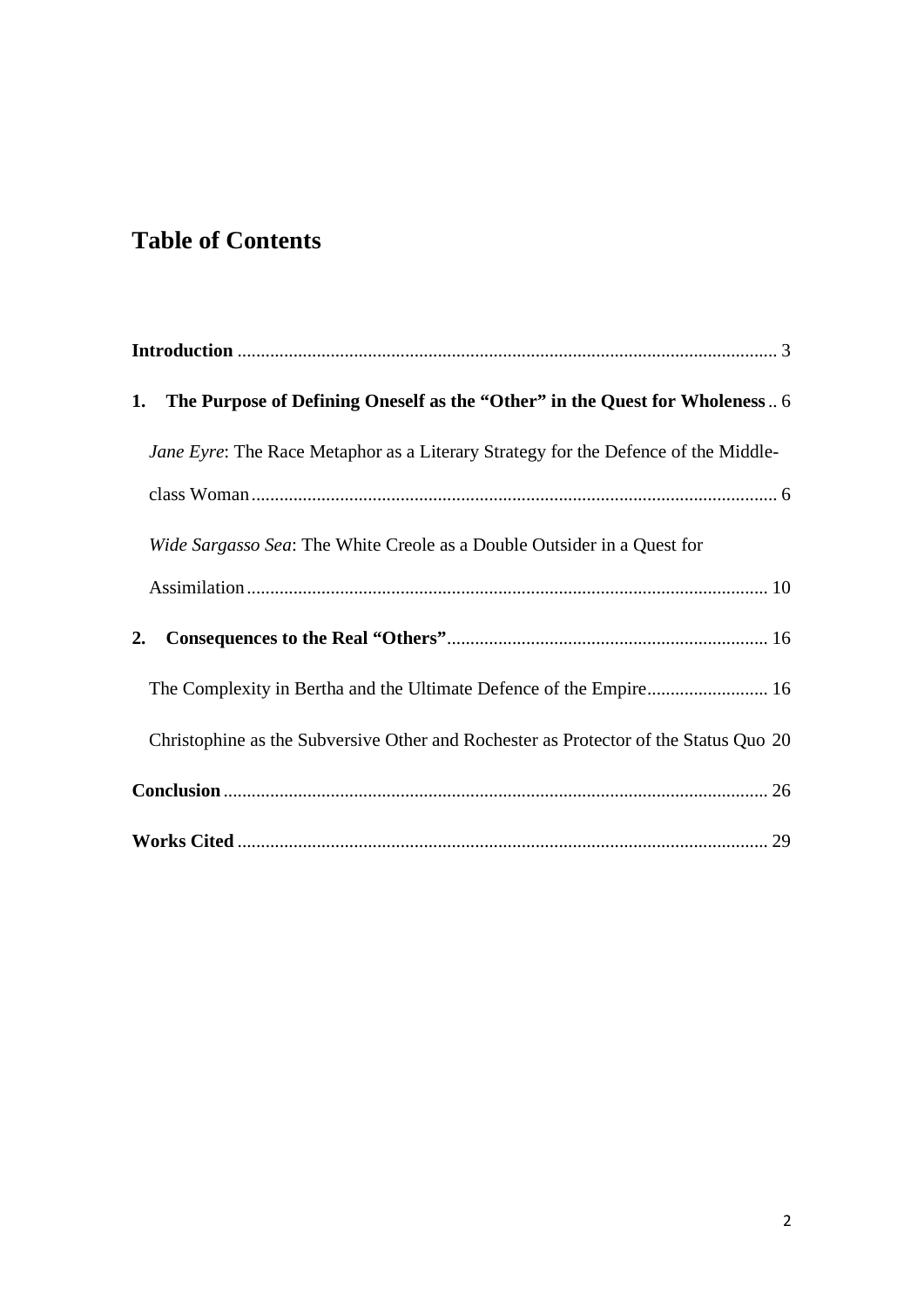#### <span id="page-3-0"></span>**Introduction**

The  $19<sup>th</sup>$  and  $20<sup>th</sup>$  centuries were two centuries of profound changes in the lives of the British, both in the metropolis and the colonies. The development of the industrial revolution that had already begun in the previous century, together with the expansion of the colonies and their subsequent claims for independence, marked a period that changed both domestic lives and the course of history. In between the economic progress of the colonising elites and the exploitation suffered by colonised peoples and the working classes remained a mass of outsiders that saw in those years an opportunity to claim a better place in society, at the same time as they were forced to question their privileges and alliances.

In the  $19<sup>th</sup>$  century, at the heart of the Empire, the in-betweenness of the British bourgeoisie was epitomised by the figure of the governess. Charlotte Brontë dedicates her efforts in *Jane Eyre* to vindicate the individuality and agency of the educated women who inhabited the houses of the rich, women who were one step above household servants but never part of the family. Peterson defines the role of these women who became commodified as a sign of their employers' status as follows:

She was a lady, and therefore not a servant, but she was an employee, and therefore not of equal status with the wife and daughters of the house. The purposes of her employment contributed further to the incongruence of her position. She was hired to provide the children […] with an education to prepare them for leisured gentility. But she had been educated in the same way, and for the same purpose, and her employment became a prostitution of the values underlying it, and of her family's intentions in providing it. (15)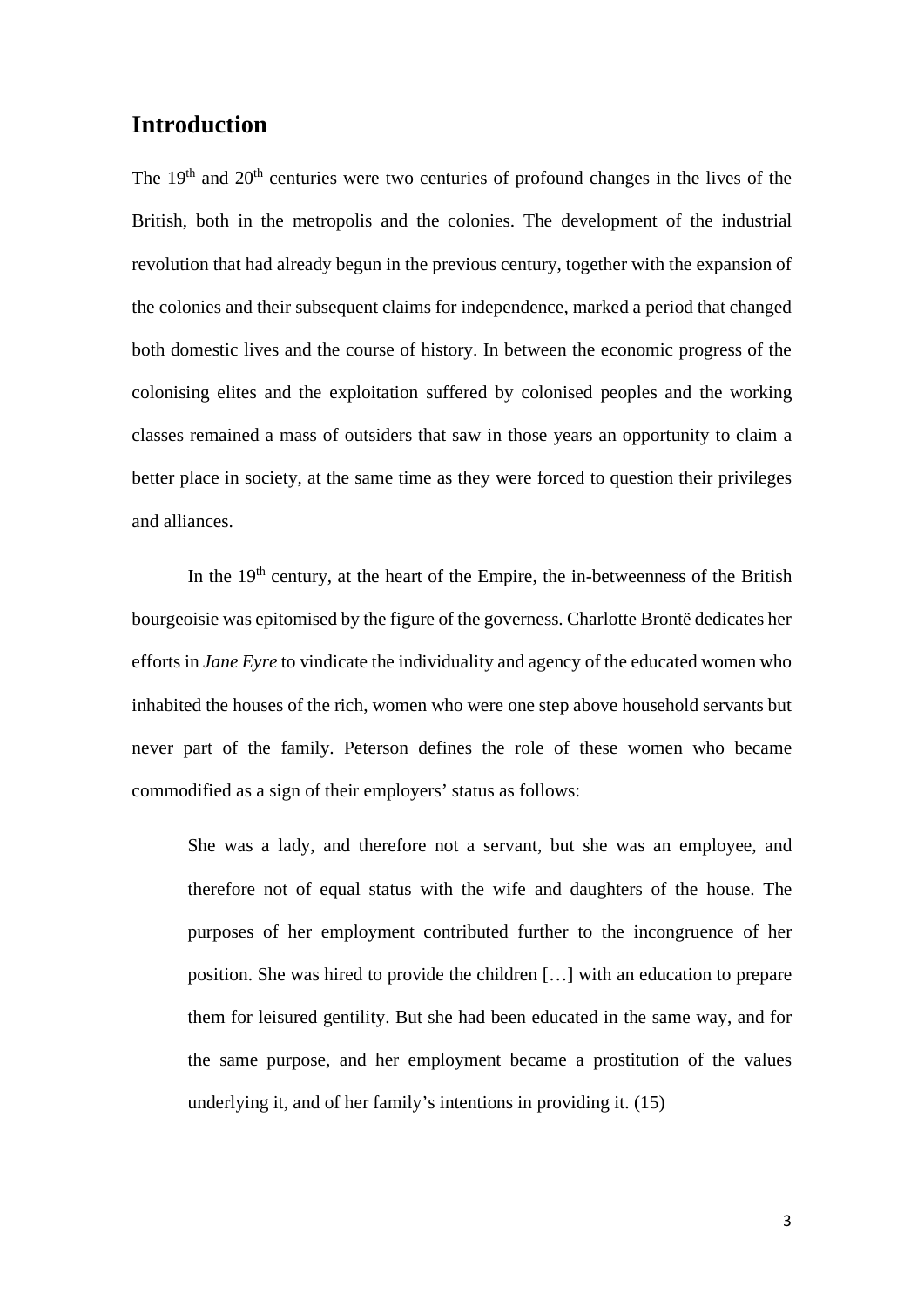Brontë published her vindications in 1847, a period during which a slightly more oppressed figure had also seen significant improvements: the slave. The Slave Abolition Act of 1833 had brought to the public agenda sympathy for those exploited overseas, but also offered a recurring metaphor for the middle and working classes abused as 'slaves' at home. Slavery was figurative in the metropolis, but very real in the West Indian colonies, where this act changed the rules of the business game for many former wealthy colonisers who saw their companies plummet to end up in bankruptcy. The consequences were not only economic but also social, as the emancipation of the slaves in the colonies prompted a disruption of the relationship between the former slaves and the white elites.

In-betweenness in the West Indies was represented by the white creoles, the descendants of once-powerful colonial slave-owners, now impoverished and with a problematic relationship both with their homeland and the Empire. The socioeconomic changes of the  $19<sup>th</sup>$  century dismantled these expats' way of life and even their whole identity, forcing them to reconsider their place in the world.

Once in the  $20<sup>th</sup>$  century, the West Indies took increasing steps towards selfgovernance, till they finally managed to achieve their independence in the second half of the last century. This was also the time for the birth of a West Indian literary tradition that embraces their multicultural uniqueness while striving to define itself in opposition to the mainstream British canon. Jean Rhys published *Wide Sargasso Sea* (*WSS*) in 1966, but it is known that she had already started writing it by 1945. The question of whether the white creole woman, the main issue under analysis here, belongs to this Caribbean tradition has been questioned by a number of postcolonial critics. Brathwaite reflects on why white creoles should not be considered to be part of Caribbean culture, arguing that "white creoles in the English and French West Indies have separated themselves by too wide a gulf and have contributed too little culturally, as a *group*, to give credence to the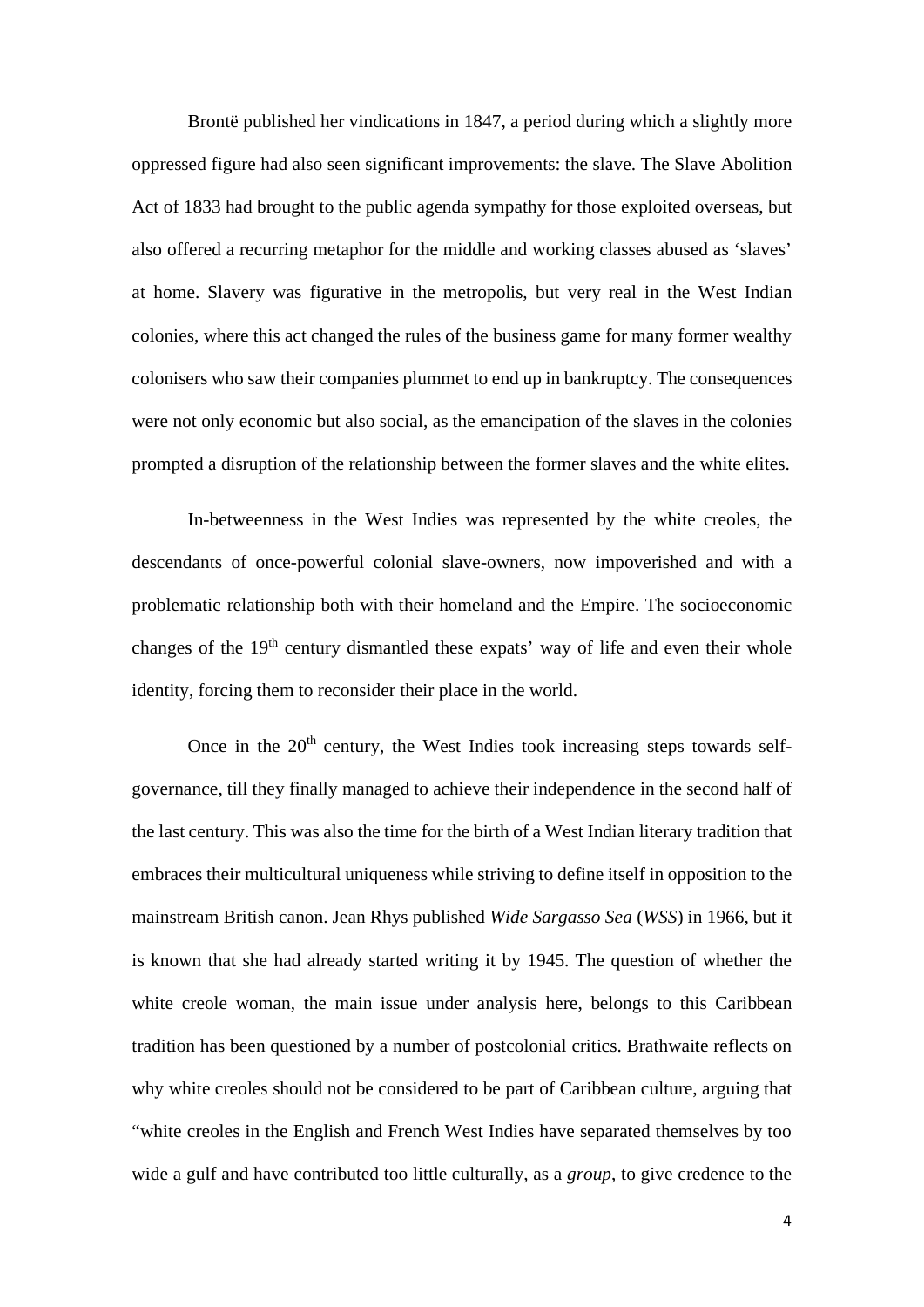notion that they can, given the present structure, meaningfully identify or be identified, with the spiritual world on this side of the Sargasso Sea" (in O'Callaghan, 76; emphasis in original).

Brathwaite also argues that the wide ideological distance between white creoles and the non-white majority prevents white creole's experience from being representative of West Indian culture. O'Callaghan admits Brathwaite's depiction of white creoles as outsiders but, notwithstanding the privileges of their whiteness, vindicates their unique perspective as yet another important voice of the multicultural Caribbean, and thus a driving force for the development of the West Indian literary tradition (77). She goes as far as to argue that, within the paradoxical position of the West Indian creole, "distanced from, yet bound up in the cultural emergence of the "broadly ex-African base" – the white creole woman writer can make a valuable literary contribution to the developing tradition" (77).

White creole's conflict was not only with their tropical homeland, but also with their ancestors: "white creoles are strange to the English, who are not prepared to accept and tolerate what they cannot comprehend" (O'Callaghan 82). Look Lai (in O'Callaghan 82), much more sympathetic to the Creole's experience than Brathwaite, sees in *WSS* "the existential chasm that exists between the white West Indian and his ancestors, and the tragical fate which awaits any attempt to bridge this chasm."

Both white creoles and governesses were an in-between social group, both privileged and oppressed at the same time. In this dissertation I would like to explore how Brontë and Rhys ambivalently use the metaphor of race to show their characters' struggle, always within the tradition of Anglophone fiction, and never far from the discourse of the Empire.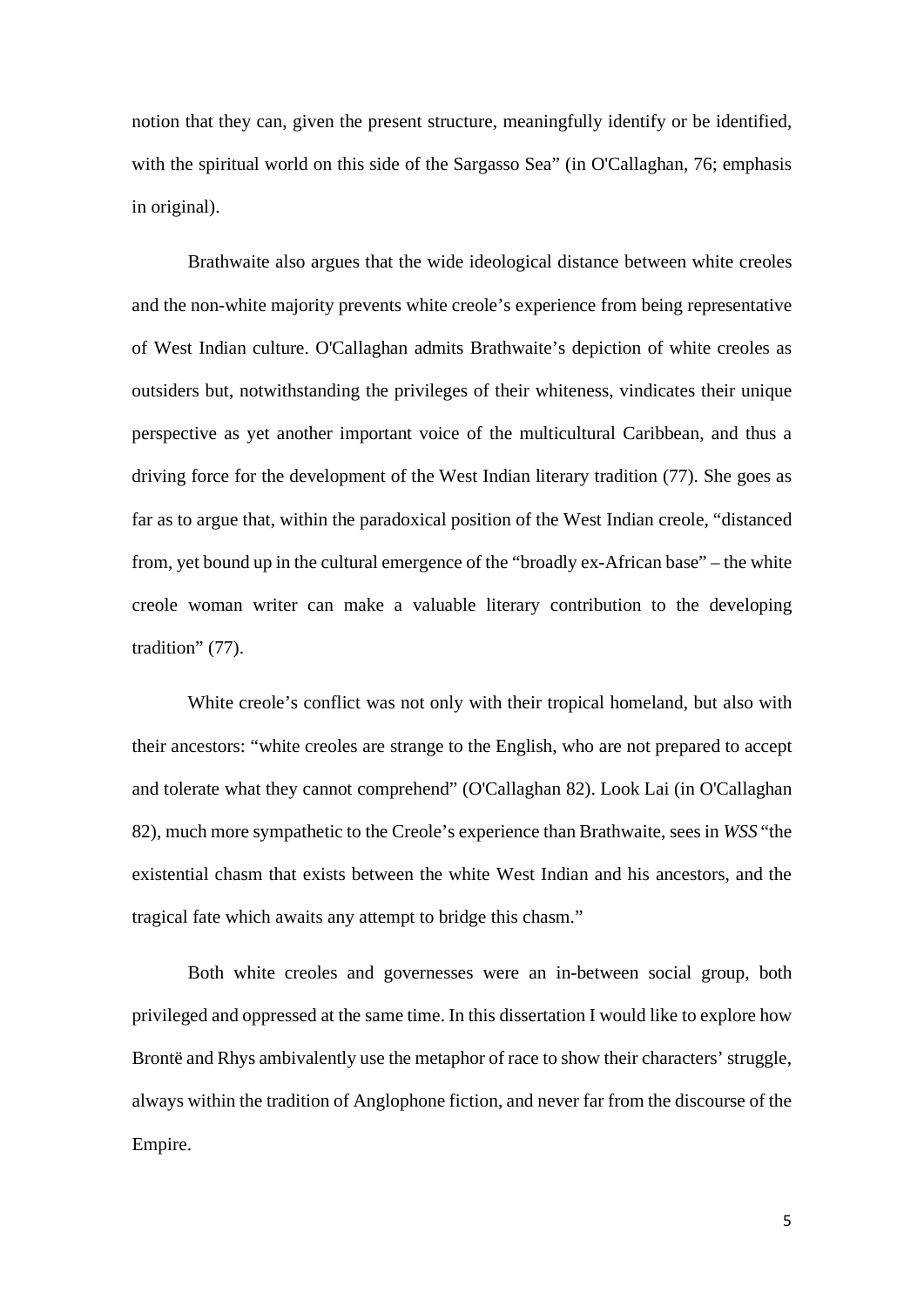## <span id="page-6-0"></span>**1. The Purpose of Defining Oneself as the "Other" in the Quest for Wholeness**

Both authors construct their respective narratives in *Jane Eyre* and *Wide Sargasso Sea* as a quest for wholeness, for identity. Both Antoinette and Jane have to fight their own inner demons and rebel against imposed expectations. However, whereas Antoinette struggles for identity, Jane tries to preserve her agency. Their quest for wholeness depends on knowing how to navigate external forces and an alienating status quo as impersonated by Rochester. In *Wide Sargasso Sea* race is represented in terms of a dichotomy and, in this narrative, Antoinette is forced to choose colour. For her part Jane, in her claim for selfsovereignty, finds in race a contentious approach to depict her own oppression.

The term 'diaspora' has been commonly understood as a displacement mainly caused by "the supremacy of national paradigms," as James Procter (151) has put it. In contrast to this, I would like to explore a different approach to the term by taking social class as a basis. In both novels, there is some subversion of the connection between race, social class, and oppression. In *Wide Sargasso Sea,* the defining trait of the figure of the outcast in the colonies is no longer race, but class. It is Antoinette and her family who are impoverished, despised, mistreated and oppressed. In *Jane Eyre,* the result is the same but the process is somehow inverted: it is class that matters in England, but the young governess paradoxically becomes 'black' in her oppression.

<span id="page-6-1"></span>*Jane Eyre*: The Race Metaphor as a Literary Strategy for the Defence of the Middle-class Woman

Jane Eyre is a character that has been defined on account of the multiple sources of her oppression. She is an independent woman in the very conservative Victorian society; she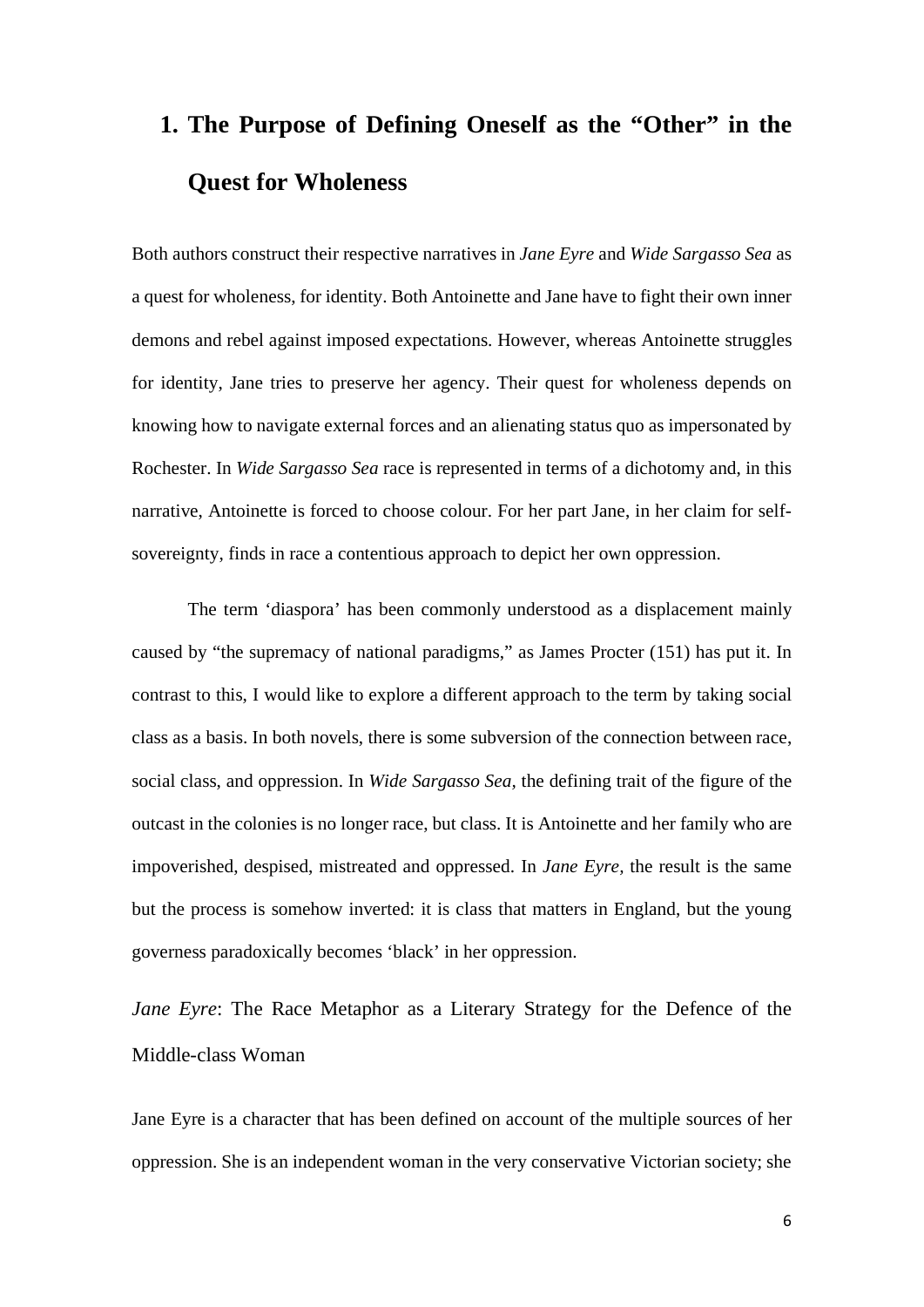is well-educated and comes from a wealthy family, but is also an orphan in need of employment. Her in-betweenness emerges from her female subordination and her oppressive social status as a lower-middle-class working woman. In an attempt to dramatise her heroine's struggles, Brontë recurs to the epitome of oppression: the figure of the slave.

From the very beginning of the novel, an old Jane narrates in retrospective the vicissitudes of her childhood, describing it as a period of constant oppression and mistreatment, and finding in her rebelliousness an attitude similar to that shown by many slaves. The span of time she spends with the Reeds, who take her in on blood duty but never cease to make her feel inferior, triggers off a rebellious attitude that will eventually help her to become an adamant survivor in Lowood. In the description of her resistance to authority in the early years of her life, there are also some subtle references to the French Revolution, which clearly contributes to emphasising the depiction of Jane's younger self as a victim.

I resisted all the way […] The fact is, I was a trifle beside myself; or rather *out* of myself, as the French would say: I was conscious that a moment's mutiny had already rendered me liable to strange penalties, and, like any other rebel slave, I felt resolved, in my desperation, to go all lengths. (Brontë 13)

This comparison of white women with blacks was not coined by Brontë as, according to Meyer, it was a common "analogy in nineteenth-century British texts that compares white women with blacks in order to degrade both groups and assert the need for white control." What makes Brontë's narrative interesting is the subversion of this analogy to suit her own agenda, namely, "to signify not shared inferiority but shared oppression. This figurative strategy induces some sympathy with blacks as those who are also oppressed, but does not preclude racism" (251).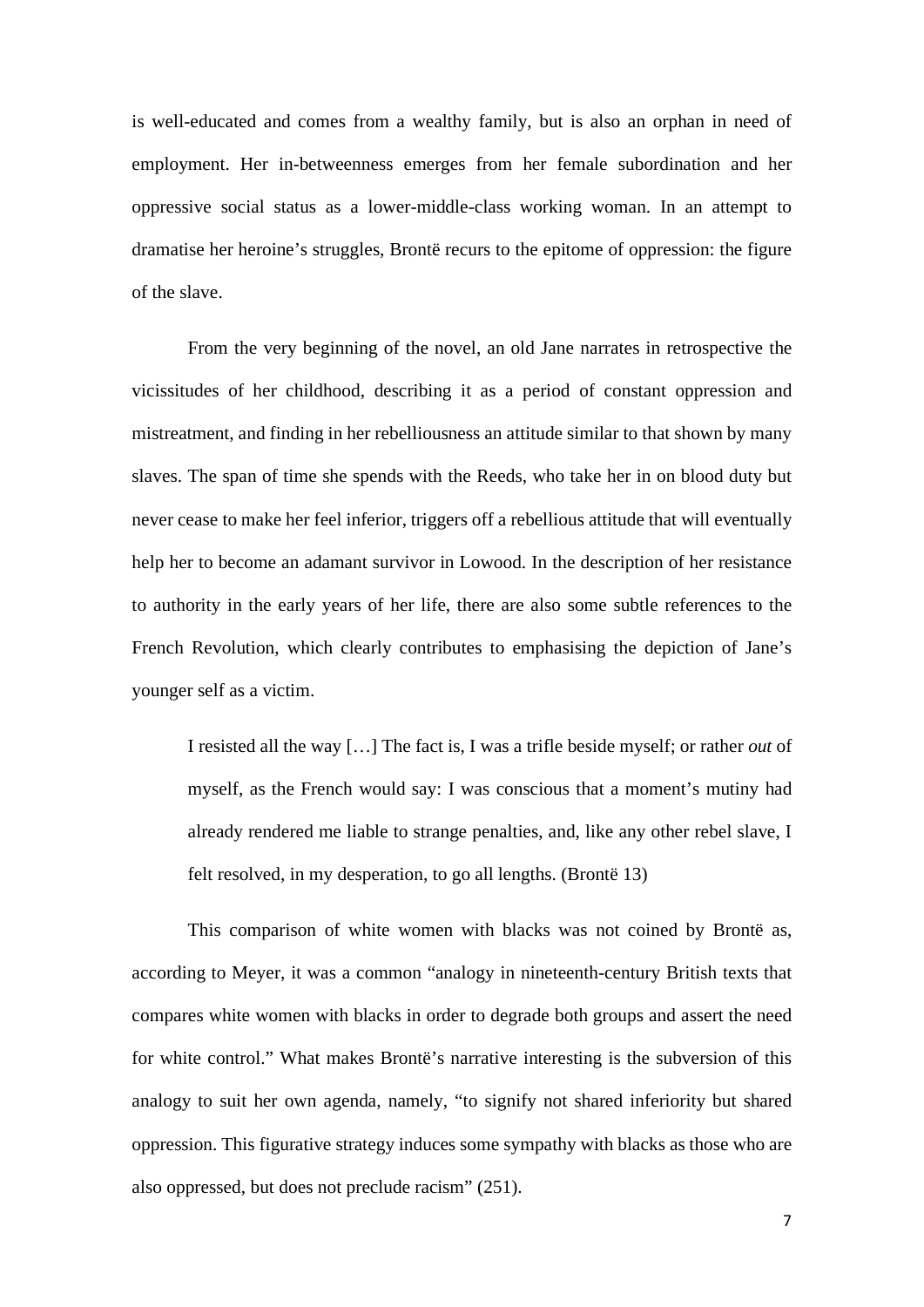In tune with this figurative strategy, everything regarding race in the context of *Jane Eyre* is ambivalent, in so far as the novel recognises oppression but the racist use it makes of it is on the whole fairly disappointing. Brontë acknowledges black oppression in linking it with her heroine. Yet, her rather trivialising approach to a scourge whose consequences can still be felt today proves that Brontë had no real interest to denounce racism. To quote Meyer's words:

Brontë makes class and gender oppression the overt significance of racial 'otherness,' displacing the historical reasons why colonised races would suggest oppression. […] What begins then as an implicit critique of British domination and an identification with the oppressed collapses into merely an appropriation of the metaphor of 'slavery.' (250)

When Brontë appropriates racial oppression to signify social oppression in the context of white British England, she does so with a very specific target group in mind. At a time when the working classes, especially in northern England (where the author was born), lived in subhuman conditions, Brontë's unsupportive focus only falls on the relative struggles of the low middle classes, in particular those of the governess. The degradation underwent by people holding such a position is explained by Rochester himself: at some point during their engagement, he tries to cover Jane in fine clothes, and she insists on going on with her duties, to which he replies: "'You will give up your governessing slavery at once'" (Brontë 243). The enslaving nature of Jane's job does not lie in the hardness of the employment, but in the social implications of her status. As Meyer points out, in Jane's vindication for a better social position, the novel

pays scant attention to the working class. Instead it draws parallels between slavery and Jane's social position as one of the disempowered lower-middle class. Both Jane and the narrator draw these analogies, not in response to the work Jane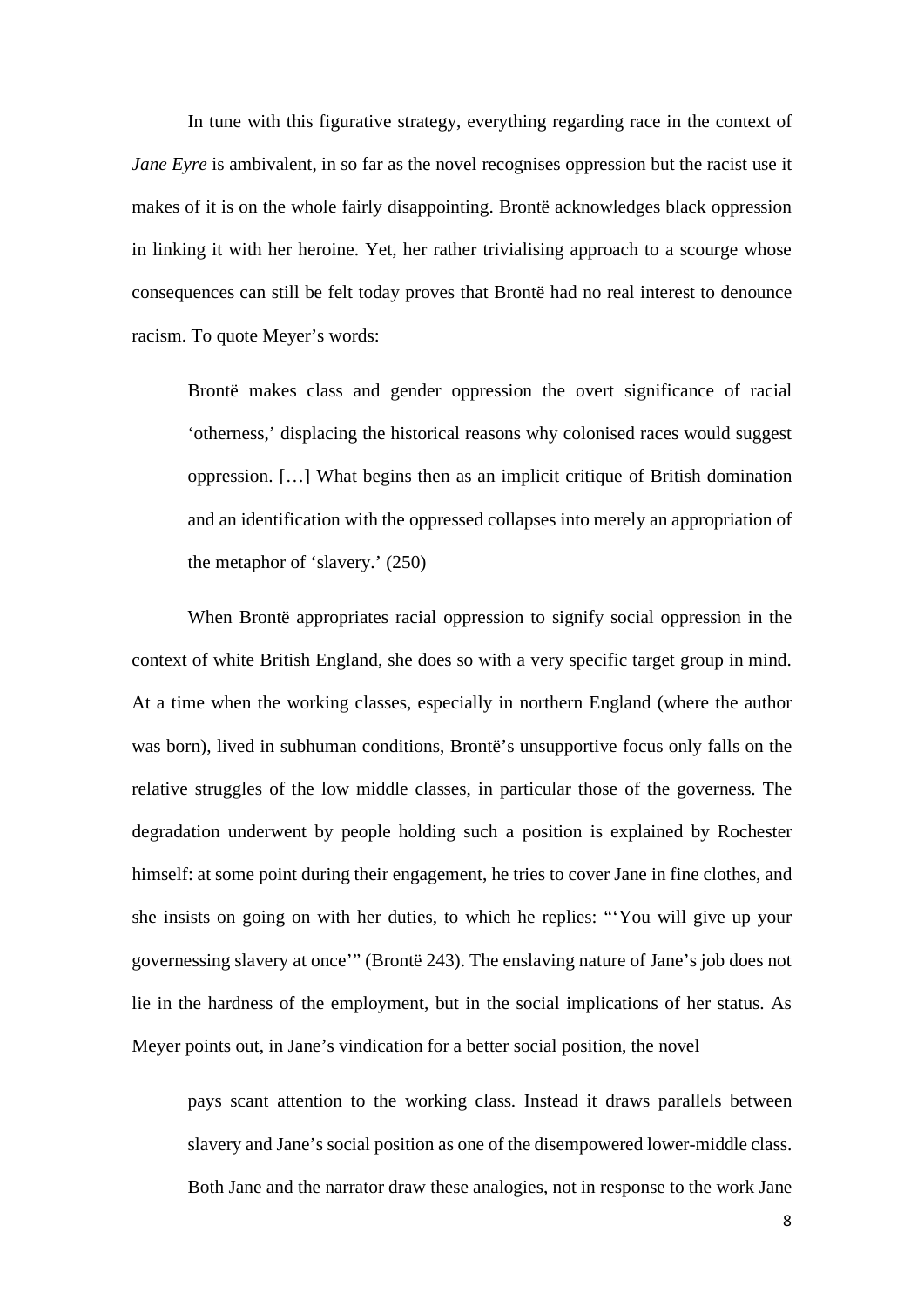has to perform but in response to the humiliating attitudes of her class superiors. (258)

There is a clear example of this lack of empathy for the working classes in the voice of Mrs. Fairfax, the housekeeper of Rochester's estate. When touring Jane around the house, she complains about her loneliness in a house full of servants:

(Thornfield) it is a respectable place; yet you know in winter-time one feels dreary quite alone in the best quarters. I say alone—Leah is a nice girl to be sure, and John and his wife are very decent people; but then you see they are only servants, and one can't converse with them on terms of equality: one must keep them at due distance, for fear of losing one's authority. (Brontë 89)

Given the fact that *Jane Eyre* only focuses on the middle classes, it cannot be regarded as a revolutionary manifesto, as social changes are by no means the novel's main contention. Its interest is limited to the heroine's fate, thus proving an individualistic approach to class struggle: Jane's commitment is with herself, as she only questions the social norm for her own benefit: "The question is not whether the novel supports or subverts class ideology, but rather how it deploys the languages of class in order to confront a series of social situations, each of which threatens to delimit Jane Eyre's social agency" (Bossche 47).

This commitment with one's self, at the expense of social reform, is clearly seen in the ending of the novel. However progressive in feminist terms *Jane Eyre*'s closure might be, it is quite conservative from a class point of view. Jane embraces the upper classes she has despised throughout the novel, and in so doing betrays her alleged defence of the middle class. Eagleton sees in *Jane Eyre* a conflict between the hegemonic aristocratic mores and the individualistic bourgeois values, which forces the heroine to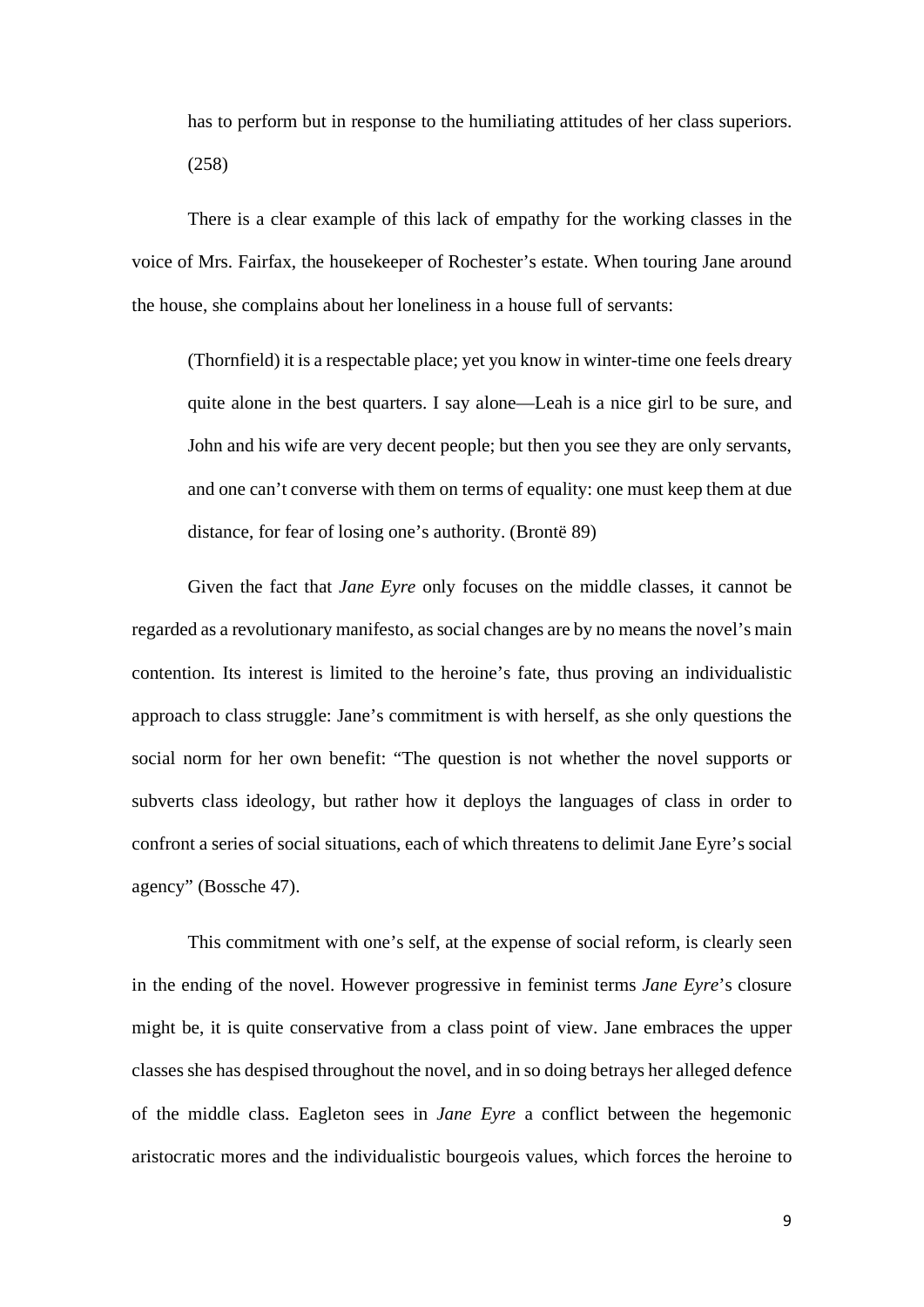"negotiate passionate self-fulfilment on terms which preserve the social and moral conventions intact" (in Meyer 256), while embracing a social system that has been her utter oppressor throughout the novel.

Although Bossche sees the ending as favouring satisfying closure, it is a fact that all that Jane has rebelled against throughout the novel is in the end reversed, and the social status quo has by no means been altered. "*Jane Eyre*['s] […] heroine rebels against social exclusion yet ultimately does not seek to overturn the existing social order; her narrative begins with her rebellion against the Reeds […] and ends with her social inclusion as a cousin of the Rivers siblings and wife of Edward Rochester" (47).

<span id="page-10-0"></span>*Wide Sargasso Sea*: The White Creole as a Double Outsider in a Quest for Assimilation

The dichotomy between white and (oppressively) black as represented in *Jane Eyre* has already been discussed. Bertha Mason's racialism in the context of Brontë's novel will be discussed further on in this dissertation, but her complexity as a white creole, the questioning of the purity of her whiteness, and the implication of a degree of blackness are also present in *Wide Sargasso Sea*.

Jean Rhys's novel explores racial doubleness in the figure of the Caribbean creole. In *WSS*, the in-betweenness that characterises white creoles forces Antoinette to wish for English assimilation and Rochester's acceptance, at the same time as she longs for a Caribbean culture and way of thinking that she cannot claim as her own.

As was briefly argued in the introduction, the white creole is a problematic figure, both for empire narratives and postcolonial ones. The identity of British descendants in the Caribbean, highly related to their whiteness, is put into question by the Empire, by the

10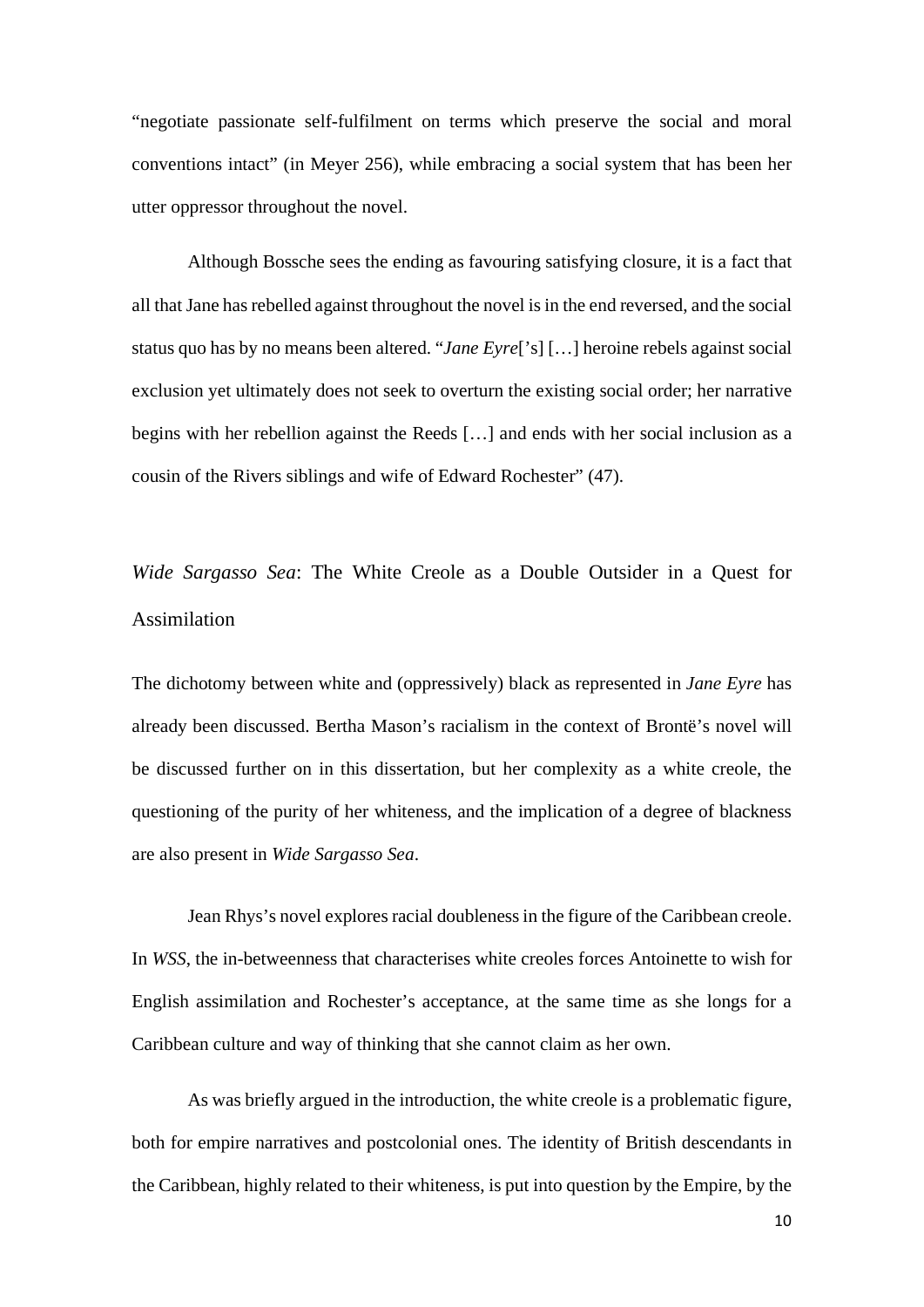emancipated new non-white forces, and by the white creoles themselves. The figure of Antoinette is described as a native in *Jane Eyre* and as a white creole in *WSS,* two descriptions that can be considered to be opposites, and yet put together in order to render a highly unique reality.

Spivak delves into this double characterisation in a rather contradictory approach that has been contested by a number of scholars, such as Meyer. Spivak defends Brontë's Bertha Mason as a native, "a figure produced by the axiomatics of imperialism. Through Bertha Mason, the white Jamaican Creole, Brontë renders the human/animal frontier as acceptably indeterminate" (247). At the same time, she regards Antoinette as white, and Rhys's narrative as "a canonical English text within the European novelistic tradition in the interest of the white Creole rather than the native" (253). Although she acknowledges that Antoinette is "a white Creole child growing up at the time of emancipation in Jamaica, […] caught between the English imperialist and the black native" (250), this is not enough for Benita Parry, who condemns Spivak for "not pursue[ing] the text's representations of a Creole culture that is dependent on both yet singular, or its enunciation of a specific settler discourse, distinct from the texts of imperialism" (37).

In keeping with Brathwaite's argument, Spivak contends that white creoles remain too far from the black Caribbean tradition as they are too involved in its imperialist exploitation to be considered part of it. Therefore, she sees Antoinette as only white. However, in contrast to Jane Eyre, an even whiter character in the eyes of the Empire, Bertha Mason darkens. Spivak is separately acknowledging the two sides of what Parry sees as the same coin, the creole, who navigates in between different shades of white and black. In *Wide Sargasso Sea,* Antoinette perfectly epitomises this inner conflict, caused by external causes and worsened by the social and moral limitations of her sex.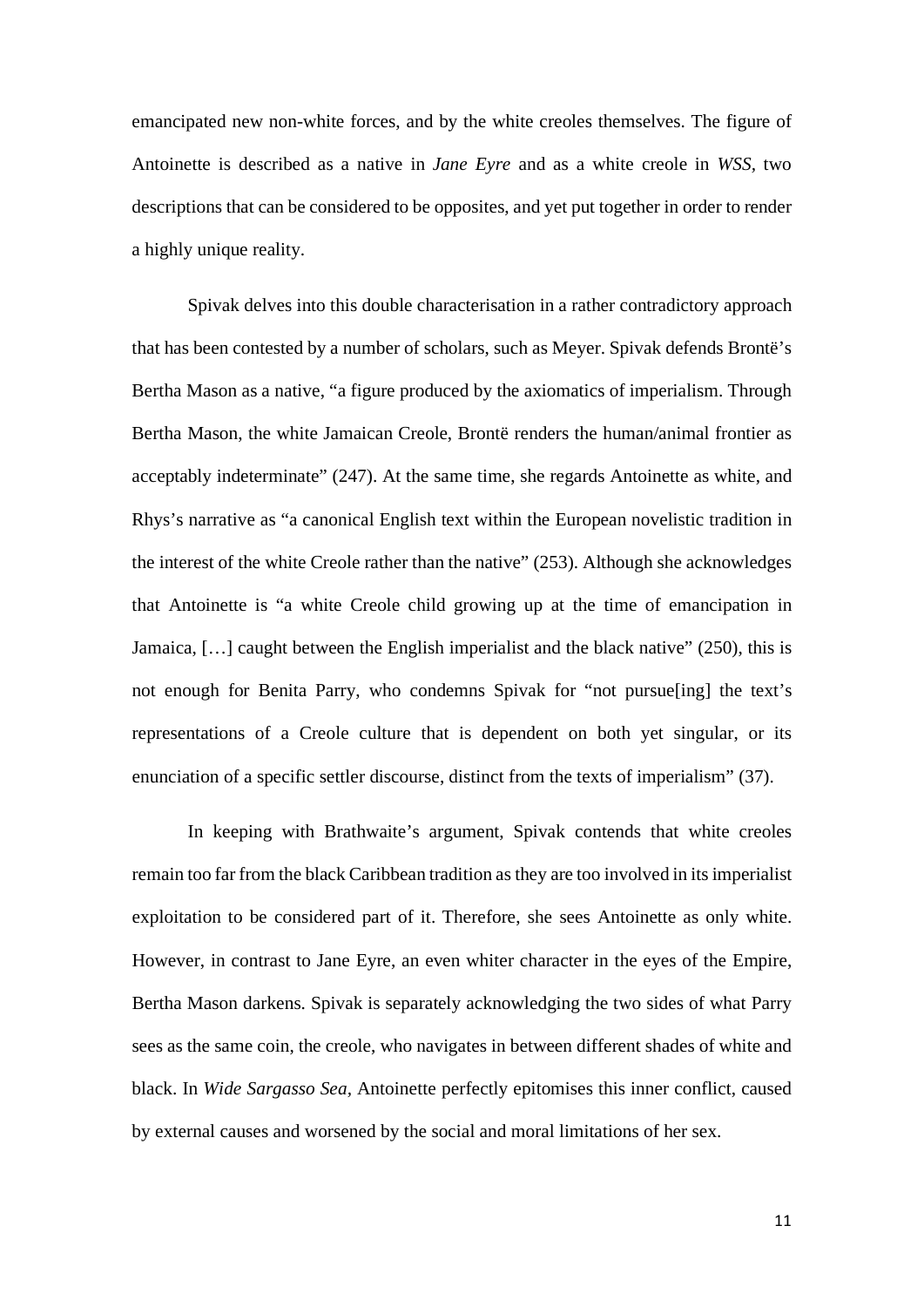The white creole woman is an outcast, a sort of freak rejected by both Europe and England, whose blood she shares, and by the black West Indian people, whose culture and home have been hers for two generations or more. In the Englishspeaking Caribbean these women must bear the guilt of the horrors of slavery inflicted by their own white ancestors upon the people whose country they now call their own. (Nunez-Harrell 282)

In the novel there are constant references to this duality in Antoinette's personality. In the first part of the narration, when there are no white men in Antoinette's life, she freely goes exploring Coulibri with Tia, and yet, she is always reminded of the status of people like her as "white cockroaches" (Rhys 9), because "old time white people nothing but white nigger now, and black nigger better than white nigger" (Rhys 10). It is interesting how Tia reverses Brontë's metaphor of race; both Jane and Antoinette become black in their poverty, but Jane uses it to defend herself and Tia to insult Antoinette.

In Antoinette's challenge for identity, once native assimilation appears to be impossible (or rather unpreferred) the nostalgia for the British motherland seems more attractive. Throughout the novel, there is constant nostalgia for a land she has never seen. Rochester recognises this idealised concept of Britain as a myth: "She often questioned me about England and listened attentively to my answers, but I was certain that nothing I said made much difference. Her mind was already made up. Some romantic novel, a stray remark never forgotten, a sketch, a picture, a song, a waltz, some note of music, and her ideas were fixed" (Rhys 58).

This idealisation of white "snowy" Britain encapsulates this search for belonging that she cannot find in Jamaica. When she finally arrives in England, and more particularly at the third floor of Thornfield, the reality is so different that Antoinette refuses to accept that this is the England she had imagined: "'When we went to England',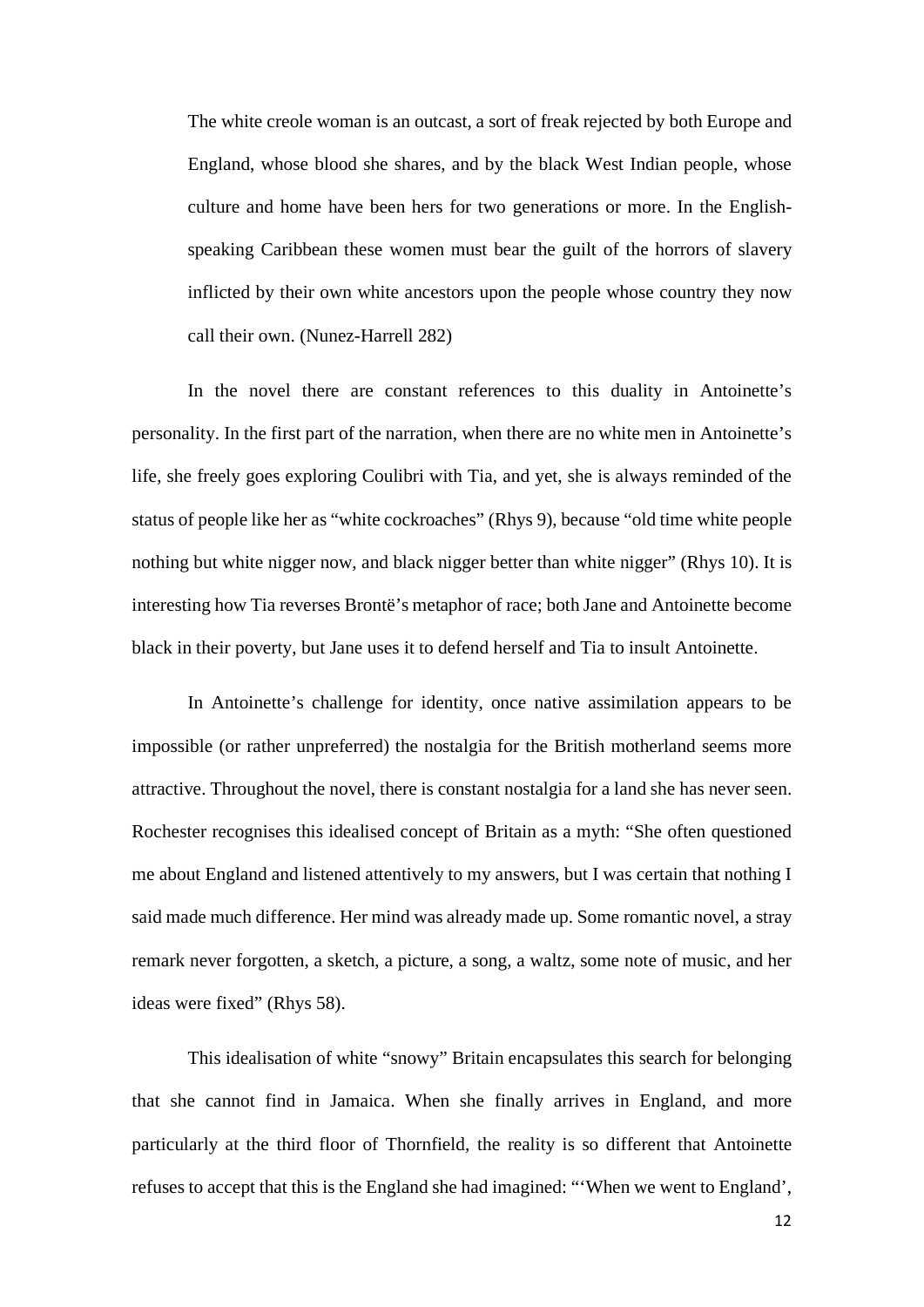I said. 'You fool,' she said, 'this is England.' 'I don't believe it,' I said, 'and I never will believe it" (Rhys 119).

Unaware of her idea of England as mythical, Antoinette's efforts in building her identity aim at white assimilation in her marriage to Rochester. This, however, proves to be an impossible task because, once again, her 'doubleness' is imposed from the outside. The blackness of Antoinette, which Tia perceives as a loss of power, is depicted in Rochester's narrative as both fear and attraction, in accordance with Bhabha's wellknown notion of the fetish in his seminal work *The Location of Culture* (1994). Rochester's idealisation of Antoinette goes from attraction to fear as he becomes increasingly aware of Antoinette's blackness, consciously arisen by Daniel Cosway, who openly points to Antoinette's impurity (both racial and sexual) when he says to Rochester "'give my love to your wife – my sister, he called after me venomously. 'You are not the first to kiss her pretty face. Pretty face, soft skin, pretty colour – not yellow like me. But my sister just the same…" (Rhys 80).

Daniel's meddling attitude causes Rochester to distance himself from Antoinette. In an attempt to prevent this estrangement between the spouses, Antoinette asks Christophine to practice *obeah* on Rochester so that she can gain his love back. This will become a turning point in the conflict between white and native cultures, because turning to *obeah* to achieve white acceptance has been understood by critics, such as Drake, as Antoinette both betraying and condemning herself (198).

When her efforts for assimilation end up in failure, Antoinette turns back to her Caribbean latent identity. This change is also noticeable in the structure of the novel. Antoinette's narrative appears to have finished once she marries Rochester –in the 19<sup>th</sup> century women's agency came to an end at the very moment they married. However, in the last part of the novel Antoinette recovers the control of the narrative, but only to burn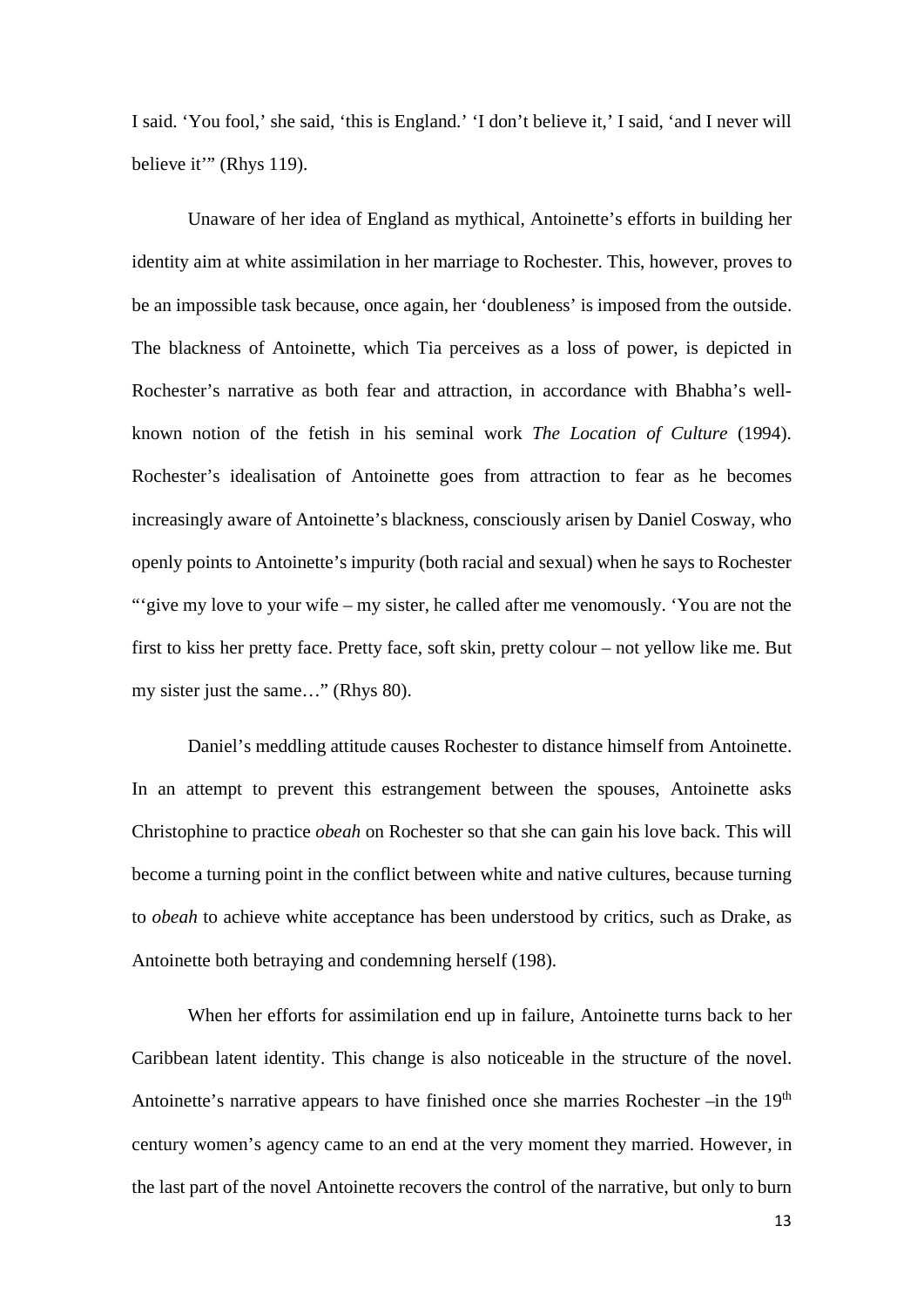Thornfield just as the natives burnt the colonisers' plantations back at home. According to Lee Erwin, the return of Antoinette as narrator "ironises the novelistic conventions of *Wide Sargasso Sea's* generic forebears: that is, the 'ending' of part I, namely marriage, didn't work out, to say the least, and so the 'second moment' of Antoinette's narrative will enact the other endings that Rachel Blau DuPlessis has argued close nineteenthcentury narratives about women, that is, madness and/or death" (153).

Once in England, Antoinette finally comes to terms with the suppressed part of herself that belongs to the Caribbean as symbolised by the red dress. Spivak argues that, when Antoinette recognises the imposed 'other,' Rochester's Bertha, she loses her sanity. Spivak sees Antoinette's "development" as reinscribing the "thematics of Narcissus. […] In Ovid's *Metamorphoses*, Narcissus' madness is disclosed when he recognises his Other as his self. Rhys makes Antoinette see her own self as her other, Brontë's Bertha" (250). On the other hand, it could also be argued that when Antoinette burns Thornfield she is recovering her sanity and reappropriating her narrative by accepting her Caribbean self. I would suggest that admitting Bertha as the other does not turn her mad, but actually frees her, as she finally understands that her identity is Caribbean, no matter how problematic this might be. According to Nunez-Harrell, "the white creole woman can find a sense of belonging, her identity, only in her Caribbean homeland. But the price for such a choice is high" (282).

The idea of Antoinette freeing herself in the fire can be inscribed in the Caribbean concept of life as mirroring death. As Drake explains:

'death is only another name for life,' Antoinette's life and death, in the context of Afro-Caribbean belief, acquire a far different significance from that accorded them from a Western perspective only. And this is why she is *not* dead at the end of *Wide Sargasso Sea* […] In achieving this clarity of decision and action, the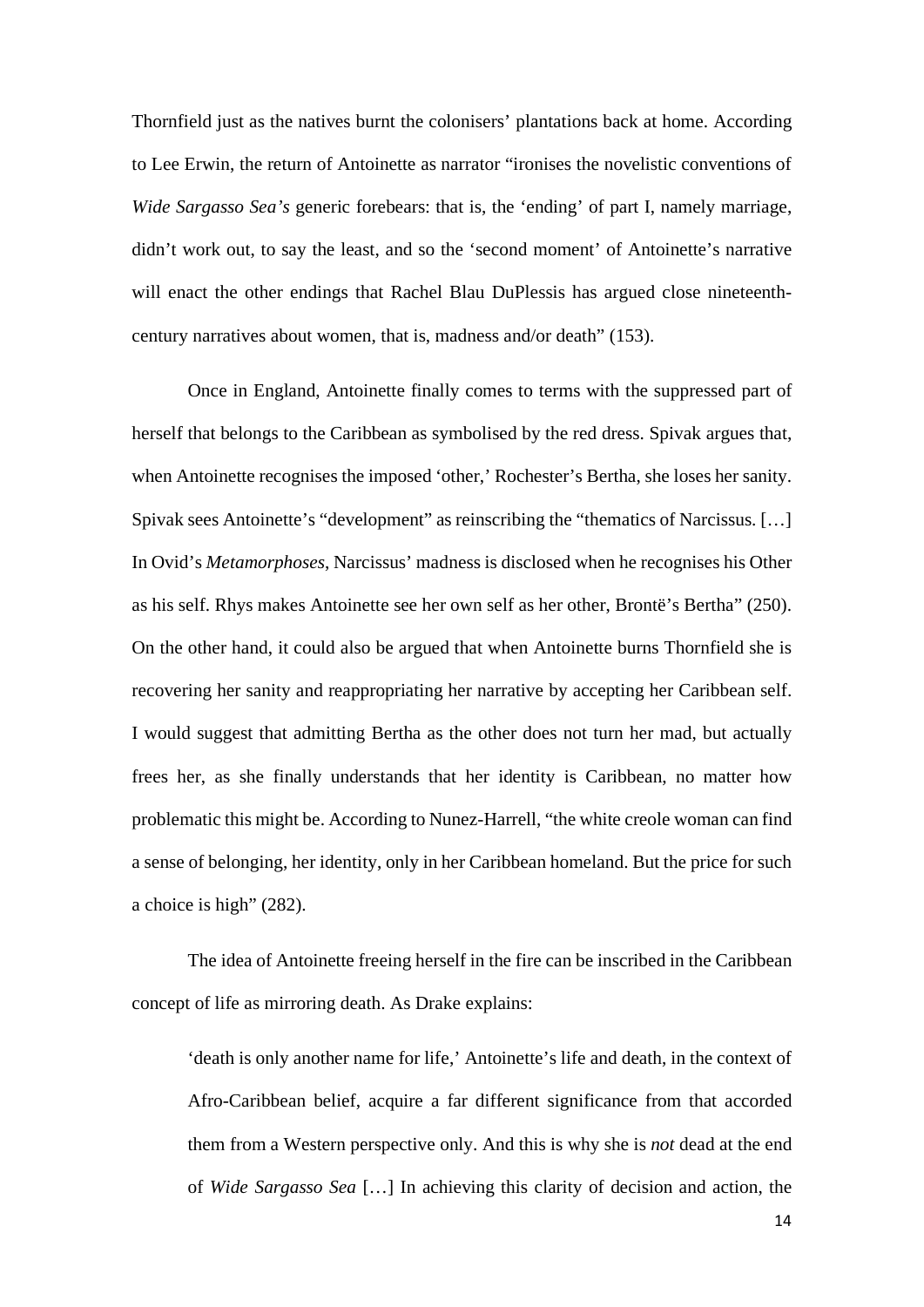novel reads as victory over death itself by changing the cultural and belief system from a European to an Afro-Caribbean one. (205)

Among the multiple readings of the ending of Antoinette, Fayad quotes Davidson to explain the motif of vengeance, because "in her action she reappropriates fire from patriarchy, reversing the witch-burning syndrome. On a practical level, she 'hits (Rochester) where it will hurt him the most, in his quintessential Englishness' by robbing him of Thornfield, his English heritage" (238). Although there is certainly some justice in the possibility that by freeing herself she also punishes her oppressors, I would say that the novel's main concern is the heroine's liberation, and that the main merit of *WSS* lies in the fact that Rochester is merely accessory to this purpose.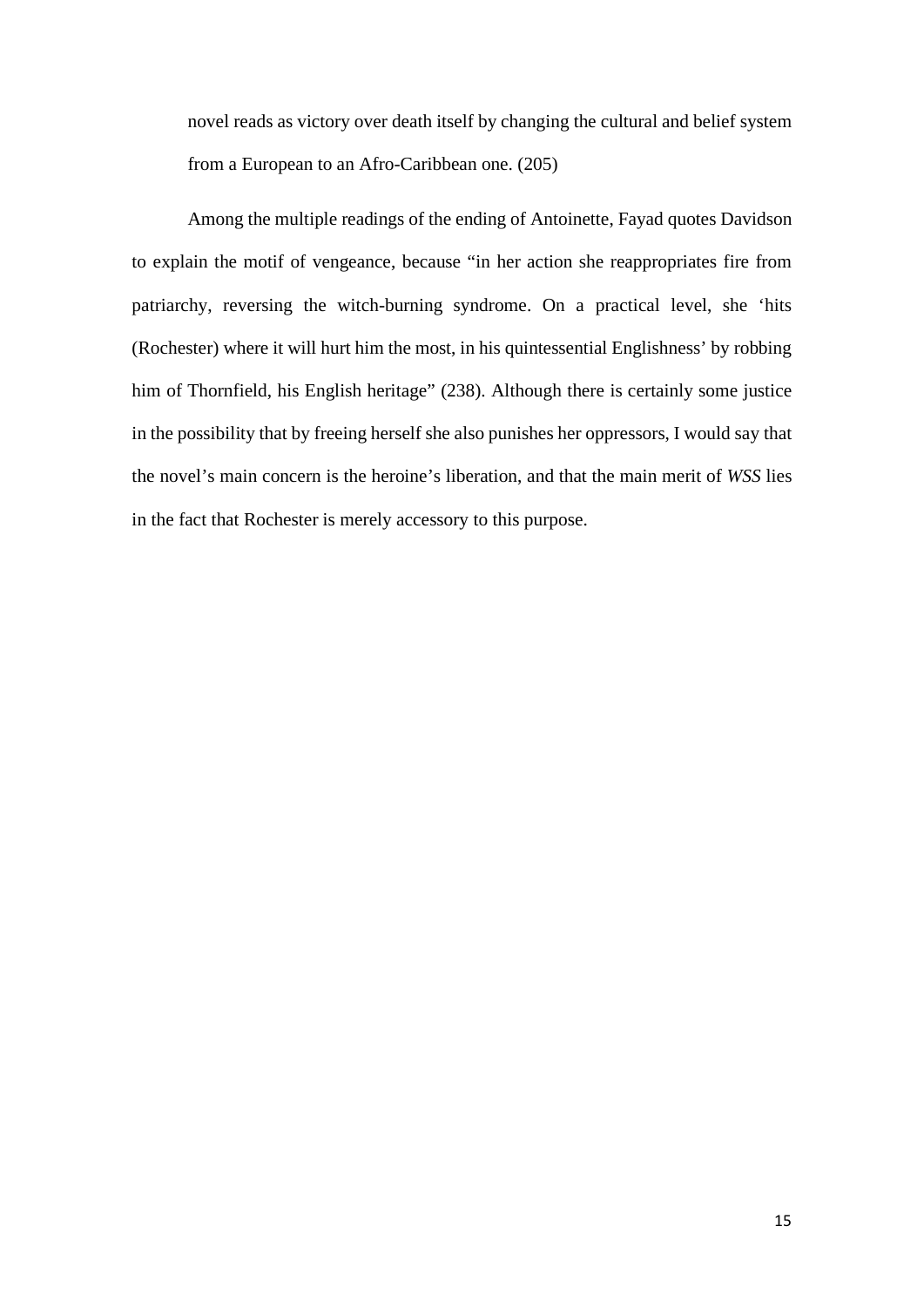#### <span id="page-16-0"></span>**2. Consequences to the Real "Others"**

In both novels, it is what the protagonists regard as the 'other' that ultimately saves them. By vindicating Jane's and Antoinette's narratives, other characters are consequently disregarded and sacrificed in order to highlight these novels' respective heroines' quests. Jane needs Bertha to represent her darker inner self because, by projecting upon Bertha what she does not like about herself or what she fears to be, Jane can become the person she ends up being. Antoinette's quest for identity makes her have an ambivalent relationship with both black and white characters in the novel, and uses characters such as Christophine in her efforts to reach white assimilation. In a way, it could be argued that Jane is saved by Bertha, and Bertha is 'saved' by the *obeah* tradition.

In this abuse of historically oppressed characters, both novels ambivalently connect with colonialist politics. Although their narrative tradition lies ultimately within the discourse of the Empire, their position towards race and oppression is not static as it incorporates the doubts and concerns that both authors might have had at the time they wrote their novels.

#### <span id="page-16-1"></span>The Complexity in Bertha and the Ultimate Defence of the Empire

In the previous section, I have explored the manipulation of the race metaphor for Jane's own benefit. However, the extent of this white and black dichotomy is not limited to the heroine, as Brontë applies it to other characters of the novel with multiple purposes.

In *Jane Eyre*, the most obvious character to function as the recipient of black analogies is, without doubt, Bertha Rochester. The madwoman in the attic is much more than just Thornfield's ghost, and in this part of the dissertation I would like to briefly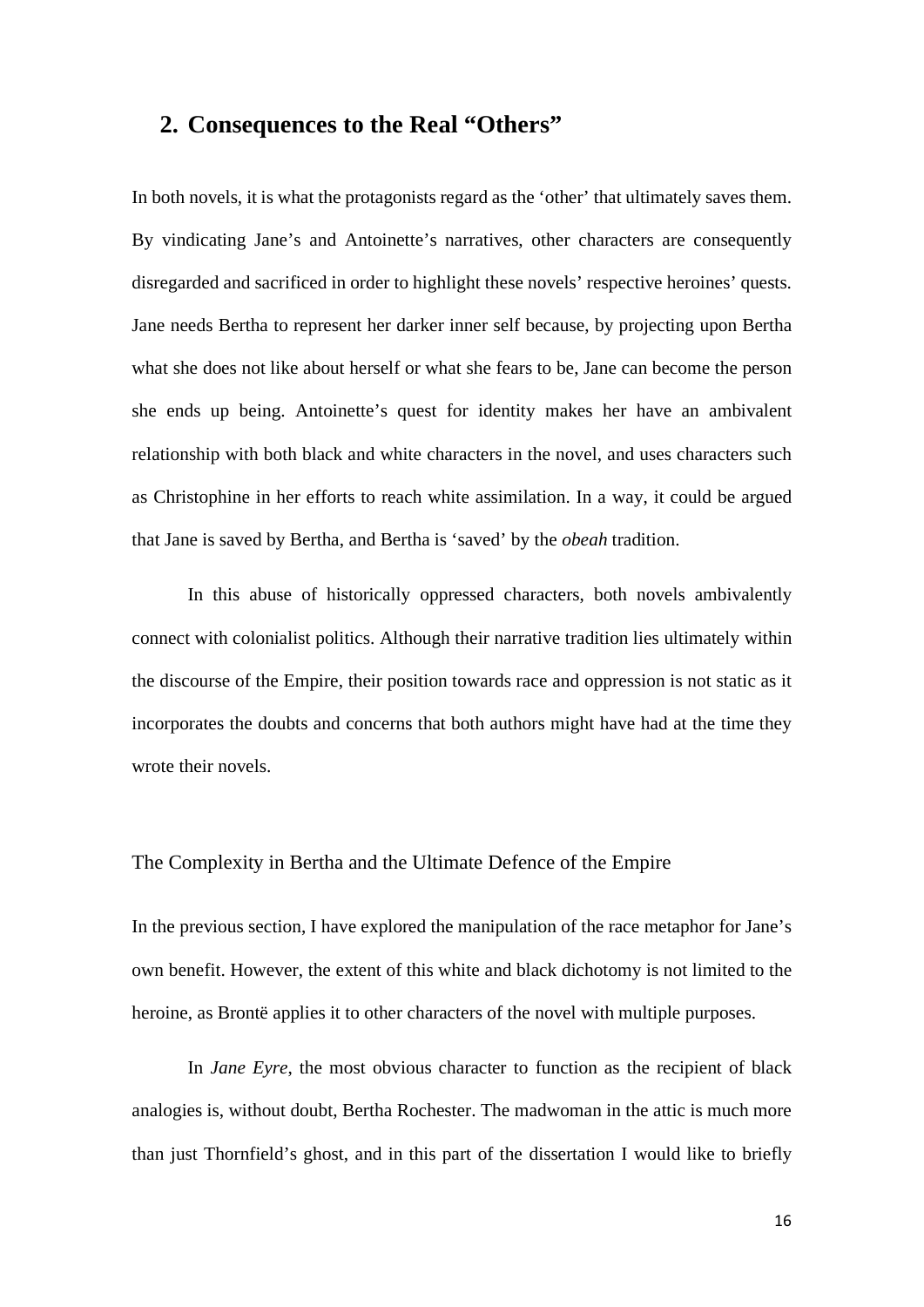bring up two main aspects of this character's function in the novel: as a subtle critique of the Empire, but mostly as Jane's dark double.

As was previously argued, Spivak considers Bertha Mason to be "a figure produced by the axiomatics of imperialism. Through Bertha Mason, the white Jamaican creole, Brontë renders the human/animal frontier as acceptably indeterminate" (247). Meyer delves even more into this and regards Bertha as "the novel's incarnation of the desire for revenge on the part of the colonised races." Moreover, she goes as far as to claim that "Brontë's fiction suggests that such a desire for revenge is not unwarranted" (254).

If there is some subtle critique of the Empire in Brontë's narrative, this is clearly seen in the figure of Bertha. It is rather curious that a character that suffers such an unsympathetic destiny should embody the little humanity that Brontë reserves for nonwhites. "The story of Bertha [...] does indict British colonialism in the West Indies as 'stained' wealth that came from its oppressive rule" (255). A number of positive connotations notwithstanding, a multitude of critics have insisted that Bertha's depiction, and by extension that of the white creole in *Jane Eyre,* has been terribly unfair. Its role as a symbol of the colonised oppressed at the service of the Empire is clearly revealed in her destiny. In Spivak's words:

She must play out her role, act out the transformation of her 'self' into that fictive Other, set fire to the house and kill herself, so that Jane Eyre can become the feminist individualist heroine of British fiction. I must read this as an allegory of the general epistemic violence of imperialism, the construction of a selfimmolating colonial subject for the glorification of the social mission of the coloniser". (251)

17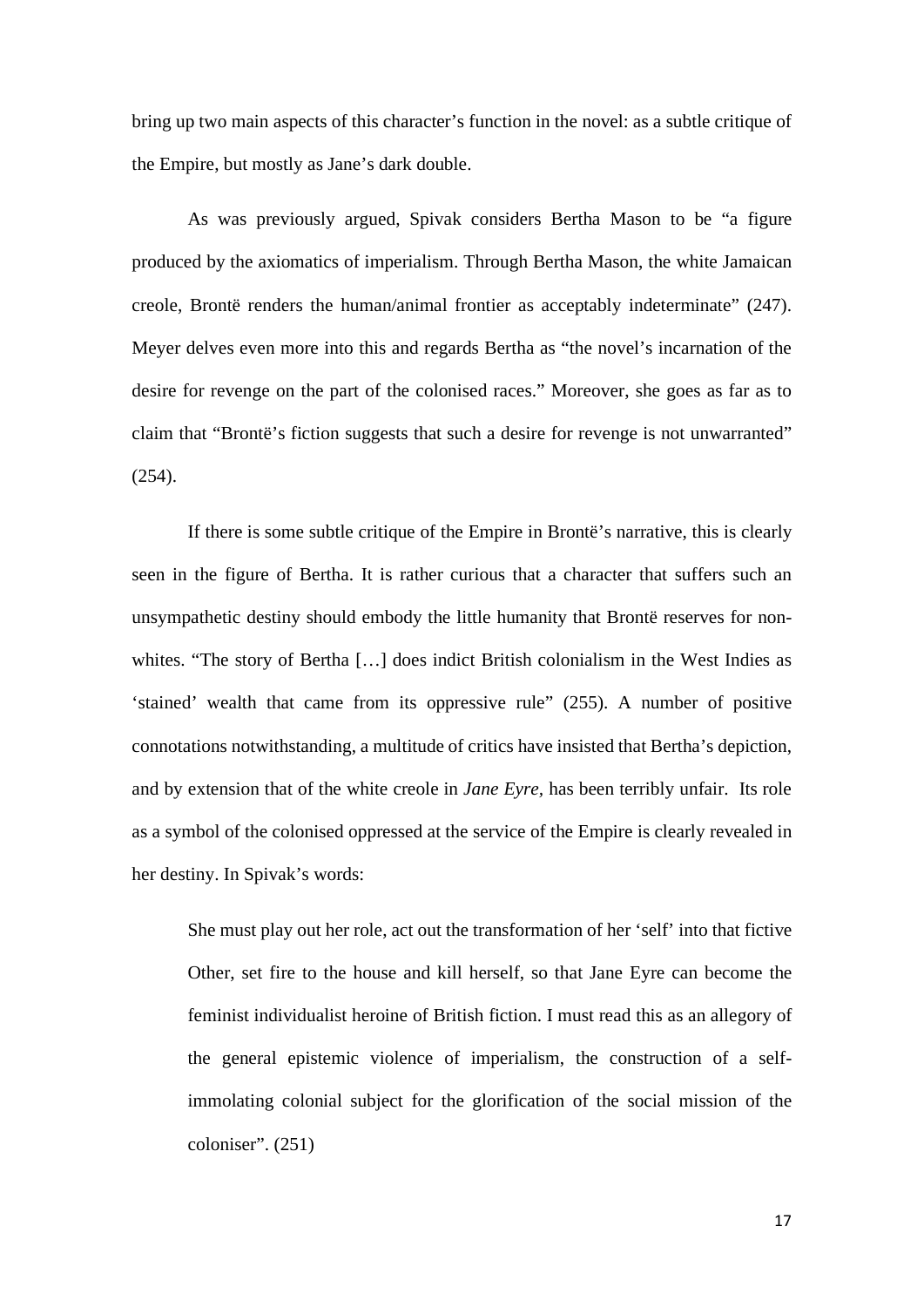Bertha saves Jane from patriarchy because, without her, she would have entered marriage as inferior. On the contrary, with Bertha's existence and death Jane is forced to leave Thornfield and come back once she can actually control her narrative. Bertha does a lot more for Jane than just facilitating her future: she embodies her darkest thoughts, which turns Bertha's blackness into a reflection of Jane's own dark subconscious. Gilbert and Gubar associate this role of Bertha as "Jane's dark double" to Jane's suppression of anger.

What Bertha *does*, for instance, is what Jane wants to do. Disliking the "vapoury" veil" of Jane Rochester, Jane Eyre secretly wants to tear the garments up. Bertha does it for her. Fearing the inexorable "Bridal day," Jane would like to put it off. Bertha does that for her too. […] Bertha, in other words, is Jane's truest and darkest double: she is the angry aspect of the orphan child, the ferocious secret self Jane has been trying to repress ever since her days in Gateshead. (360)

In her role as Jane's dark side, it is only natural that when Jane breaks free from oppression – by the real Bertha – Bertha-as-Jane's blackness also disappears. In the context of the rigid religious morality of the novel, it is paradoxical that Jane should overcome her darker side precisely like this.

Bertha's narrative arc of questioning and reaffirming imperialism (Meyer 252) can be extrapolated to Brontë's narrative as a whole. Brontë takes the metaphor of race one step further and subverts it in order to defend the Empire. In the novel, black features are used to characterise, not only Bertha as a dark double of Jane, but also other characters and attitudes that appear to be 'darkened' by colonial policies. In this way, the Empire is a disease that infects the British but that has nothing to do with them. Once again, the white British is depicted as a victim: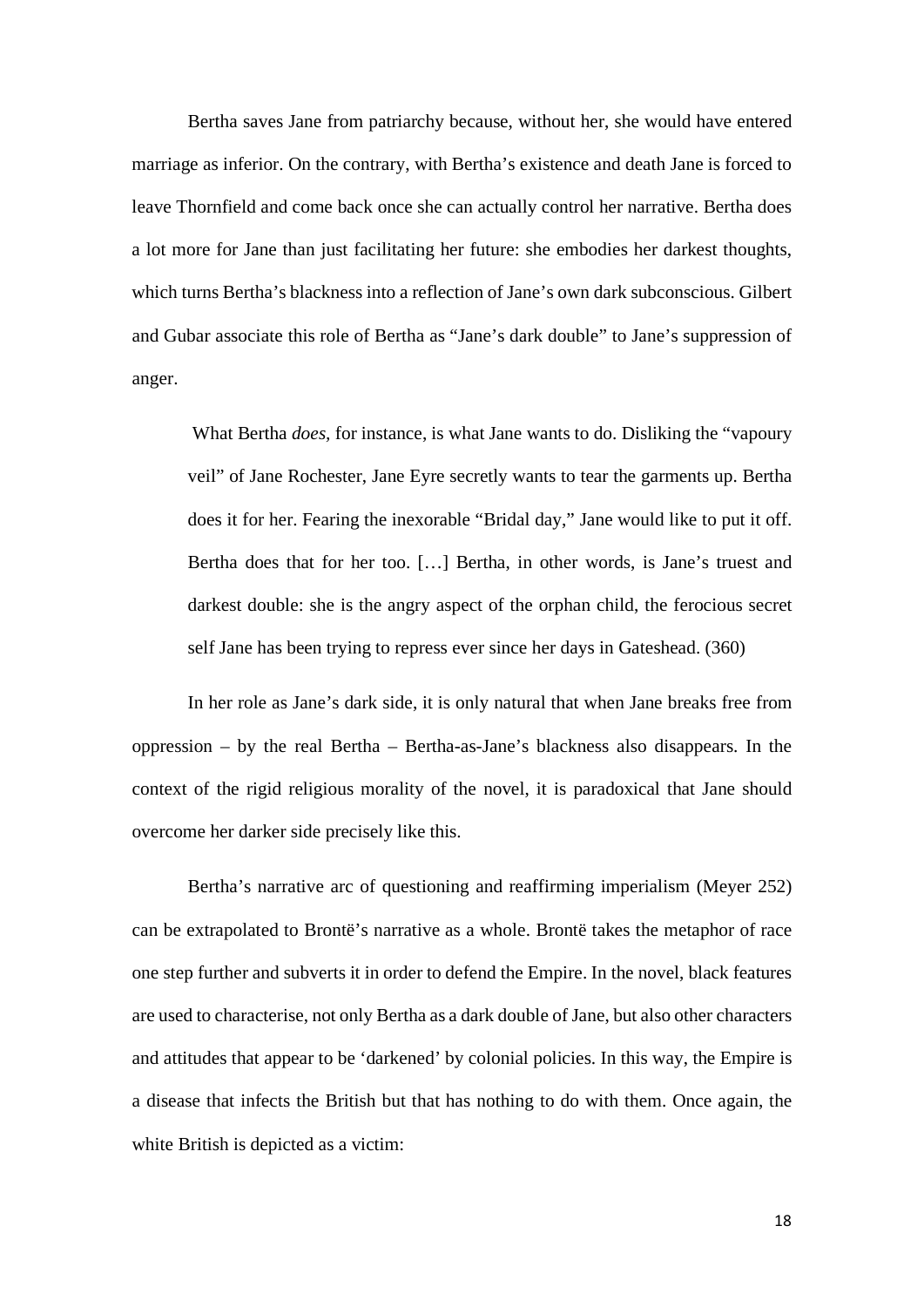The use of the word "imperious" to describe Blanche's ruling-class sense of superiority evokes the contact between the British and their dark-skinned imperial subjects. In that contact, it was not the dark people who were "imperious," that is, in the position of haughty imperial power, but the British themselves. By associating the qualities of darkness and imperiousness in Blanche, Brontë suggests that imperialism brings out both these undesirable qualities in Europeans – that the British have been sullied, "darkened," and made "imperious," or oppressive by contact with the racial "other," and that such contact makes them arrogant oppressors both abroad, and, like Blanche, at home in England. (Meyer 260)

I find it very interesting that, of all the characters that could be infected with this "imperiousness," it is Blanche Ingram who embodies it. Some parallels can be drawn as regards Bertha's and Blanche's darkness, both in relation to Jane's subconscious. Bertha does all that Jane cannot do, just as Blanche is all that Jane cannot be. The characteristics that Jane finds dark and imperious in Blanche could also be easily found in Rochester, whose arrogant attitude seems to be forgiven in his role of Byronic hero.

Brontë subverts the historical depiction of non-whites as oppressed in order to conversely turn them into oppressors. "By assimilating these two contradictory meanings to the signifier of 'non-white,' the novel follows this logic: oppression in any of its manifestations is 'other' to the English world of the novel, thus racial 'otherness' signifies oppression" (Meyer 261).

Brontë's narrative proves that, whatever sympathy she may hold for Bertha in particular or non-whites in general, it is merely anecdotic as it lacks any acknowledgement of historical responsibility. As Meyer contends: "The opposition to colonialism arises not out of concern for the well-being of the 'dark races' subject to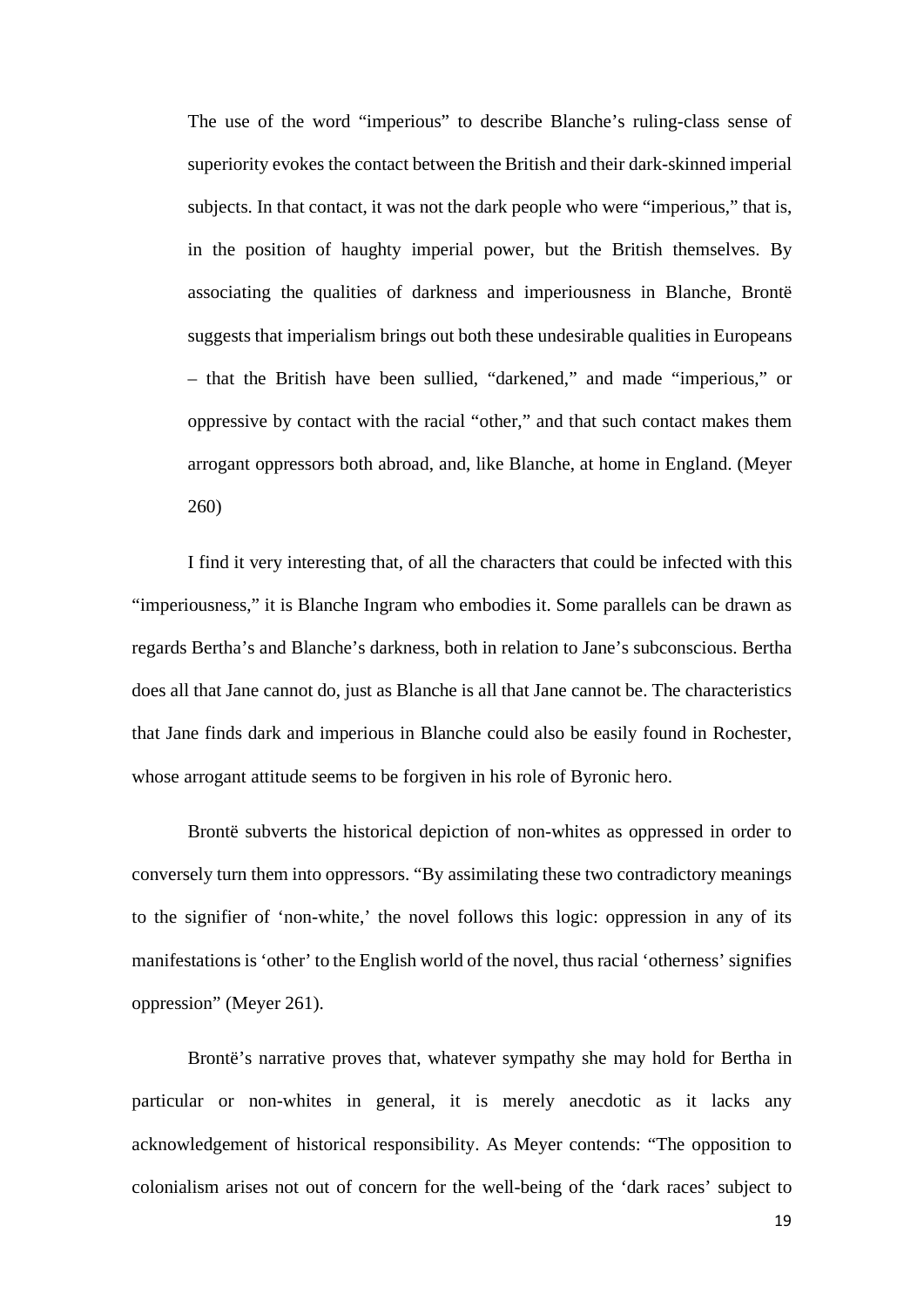British colonisation but primarily out of concern for the British who were, as the novel's figurative structure represents it, being contaminated by their contact with the intrinsic despotism and oppressiveness of dark-skinned people" (261).

The reactionary views upheld by the novel can also be understood as a necessary evil for the heroine's success in her quest for wholeness. Brontë's defence of imperialism is implicit in the fact that it allows for Jane's freedom. Whereas Rochester loses his estate and his wealth when Bertha burns Thornfield, which can be read as both him paying for his colonial sins and purifying himself in his new role as a plain – crippled – man, Jane follows the opposite path when she becomes Rochester's equal by accepting her uncle's fortune, which is once again directly related to colonialism.

#### <span id="page-20-0"></span>Christophine as the Subversive Other and Rochester as Protector of the Status Quo

*Wide Sargasso Sea* is a novel about a very complex character at a very challenging time. Rhys's work has been widely questioned and debated as an example of both favouring and criticising the Empire. Her literature does not prove clear alliances with the West Indian tradition that was developing at the time of *WSS*'s publication, but Antoinette's ambivalence towards her own identity shows some discomfort in following the imperialist narrative. Among the aspects that make this novel too conservative for postcolonial vindications, I would like to focus on two: the neglect of Christophine as a subversive character, and the relevance of Rochester as a narrator.

Despite the fact that most critics agree to Christophine's importance, there has been an extensive debate on how mistreated Christophine really is within the narrative. According to Spivak, *"Wide Sargasso Sea* marks with uncanny clarity the limits of its own discourse in Christophine, Antoinette's black nurse. […] Taxonomically, she

20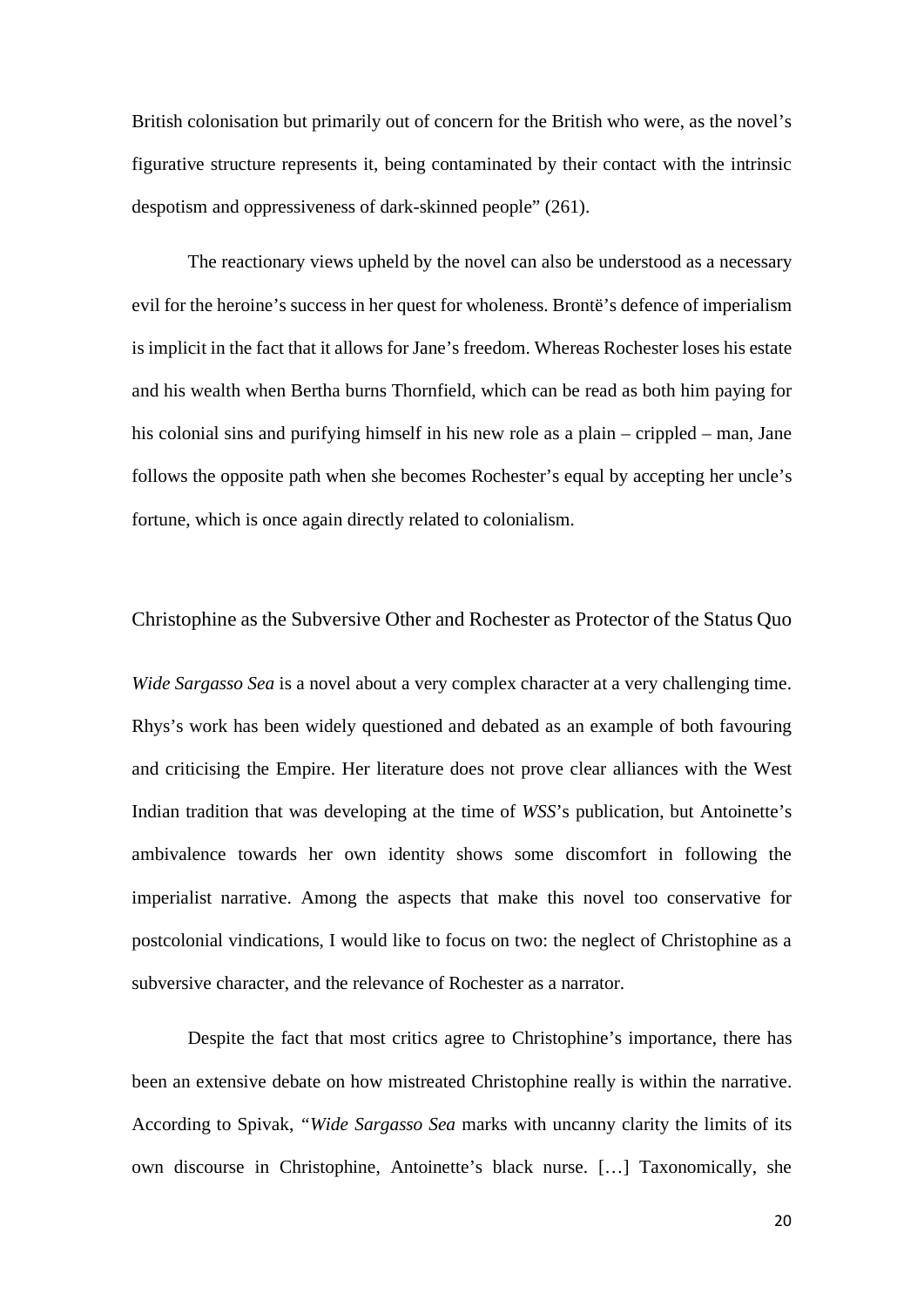belongs to the category of the good servant rather than that of the pure native. But within these borders, Rhys creates a powerfully suggestive figure" (253).

Spivak sees in Christophine some evidence of Rhys's imperialist discourse, and yet recognises the importance of a character that defends the black tradition and speaks her mind to the white elites when judging Rochester's actions. However, Spivak concludes that, whatever importance Christophine may have, she

is tangential to this narrative. She cannot be contained by a novel which rewrites a canonical English text within the European novelistic tradition in the interest of the white Creole rather than the native. No perspective critical of imperialism can turn the Other into a self, because the project of imperialism has always already historically refracted what might have been the absolutely Other into a domesticated Other that consolidates the imperialist self. (253)

This belittling of Christophine's character on the part of Spivak has been strongly criticised by Parry: "While allowing that Christophine is both speaking subject and interpreter to whom Rhys designates some crucial functions, Spivak sees her as marking the limits of the text's discourse, and not, as is here argued, disrupting it" (38). Parry goes on to affirm that Spivak ignores "Christophine's inscription as the native, female, individual Self who defies the demands of the discriminatory discourses impinging on her person" (38). Parry concedes a more significant role to the black nurse, arguing that "Christophine subverts the Creole address that would constitute her as domesticated Other, and asserts herself as articulate antagonist of patriarchal, settler and imperialist law" (38). Spivak's well-known argument is based on the idea that natives cannot have a voice in a narrative that implements colonialist structures, but Parry's counterargument is that "Spivak in her own writings severely restricts the space in which the colonised can be written back into history" (39).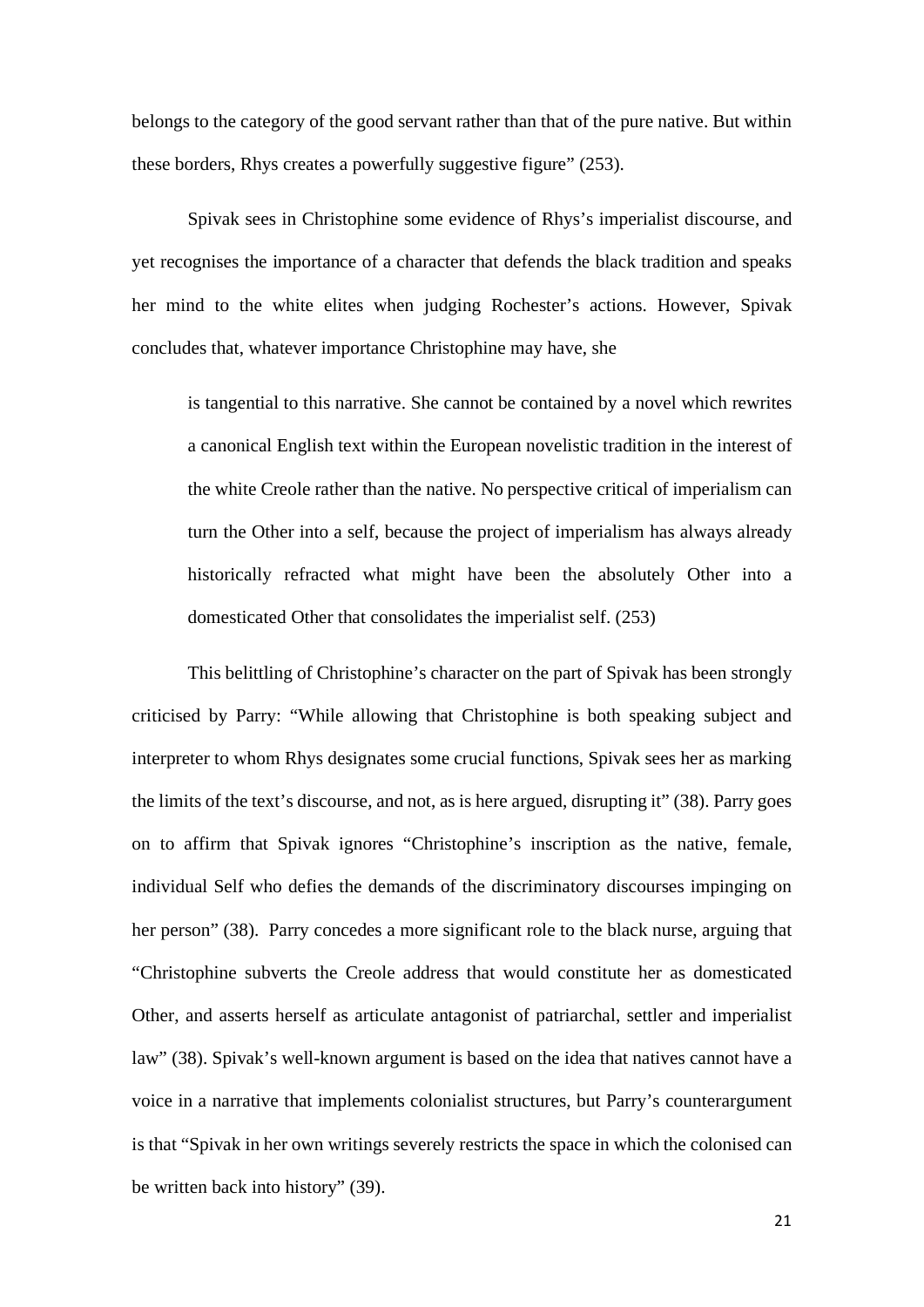As regards the construction of the character, Rhys in her letters comments on the difficulty of creating Christophine: "The most seriously wrong thing with Part II is that I've made the *obeah* woman, the nurse, too articulate. I thought of cutting it a bit, I will if you like, but after all no one will notice. Besides there's no reason why one particular negro woman shouldn't be articulate enough, especially as she's spent most of her life as a white household" (145). Even if Christophine is allowed some agency in the novel, I would not regard her as disruptive of the colonialist discourse, as Parry suggests. Instead, it could be stated that, in her treatment of Christophine, Rhys misses a valuable opportunity to contribute a more progressive approach to the incipient West Indies literature. Her decision to constrain the narration to the white characters of the story may be explained out of nostalgia for a colonial and more benign past for the creoles; or out of respect, as if trying to impossibly avoid the orientalist attitudes put forward by Edward Said in his well-known book *Orientalism* (1978). Nunez-Harrell draws parallels with Rhys's contemporary writer Shand Allfrey, a politically committed author who, in her novel *The Orchid House,* finds a way to tell "the white creole woman that her place is in the Caribbean and that her quest for belonging can end only when she assumes responsibility with the rest of Caribbean people for ending corruption in her native land" (286). Although Antoinette ends up with a similar desire for a Caribbean identity, hers is more of an epiphanic revelation than a political statement on behalf of her author.

Mardorossian stands up for Rhys's commitment to the Caribbean tradition by focusing on the differences between narration and focalisation. She opposes Spivak arguing that the novel "constantly thwarts an easy identification with the white Creole protagonist, showing her as ensnared by colonialist assumptions which she unsuccessfully and often grotesquely attempts to replicate" (1071). Mardorossian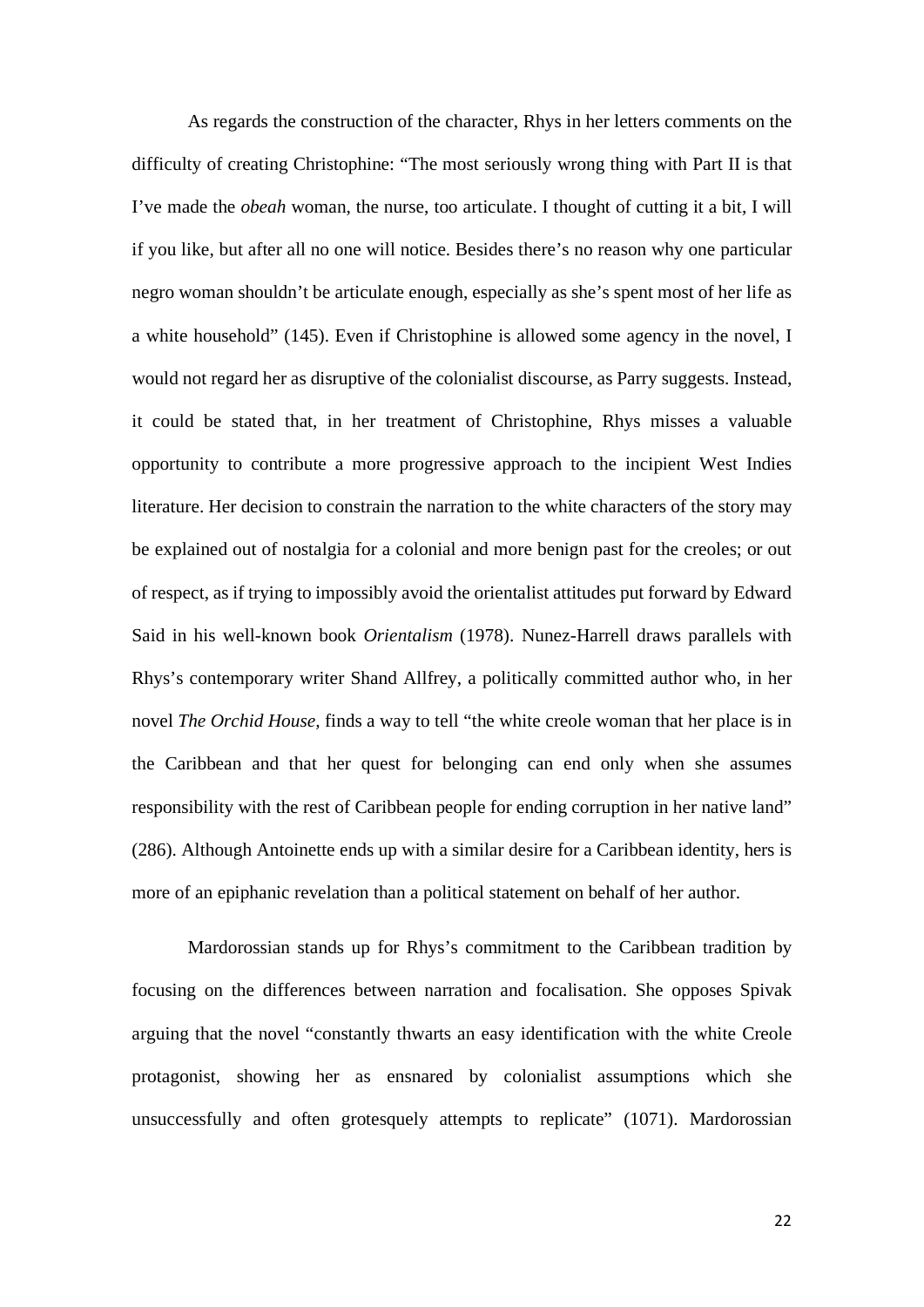describes Rhys's commitment to black resistance in what I would regard as a too politically correct method:

*Wide Sargasso Sea* foregrounds black resistance without, however, offering unmediated access to alternative "negro traditions" or to a counterdiscourse to an imperialist way of knowing. The novel neither celebrates an unproblematic articulation of the West Indian world from the black creole point of view nor puts the resilient Christophine in the role of the self-determining individualist Antoinette failed to become. (1078)

Mardorossian's idea of black resistance in *WSS*, however legitimate, has been considered insufficient by critics such as Spivak and Brathwaite. While Spivak's tangential conception of Christophine might be too simplistic, Mardorossian's or Parry's argument of Christophine as disruptive appears to be excessively optimistic. Regardless of her narrative, what ultimately resonates is her lack of presence in the structure of the novel.

It must also be noted that Rhys chooses as narrators the only two main white characters of the novel, in spite of the fact that she had been notably outraged by "the real cruelty of Mr. Rochester" (Rhys 139). When describing the reasons that led her to write the novel, Rhys comments on the need to give "the reason why Rochester treats her so abominably and feels justified, the reason why he thinks she is mad and why of course she goes mad" (136). She finds Rochester's actions towards Bertha abominable, and yet she gives him half the novel to justify himself. Staley finds this "an attitude different from her earlier novels and one especially more understanding and comprehensive of male behaviour and feeling" (100).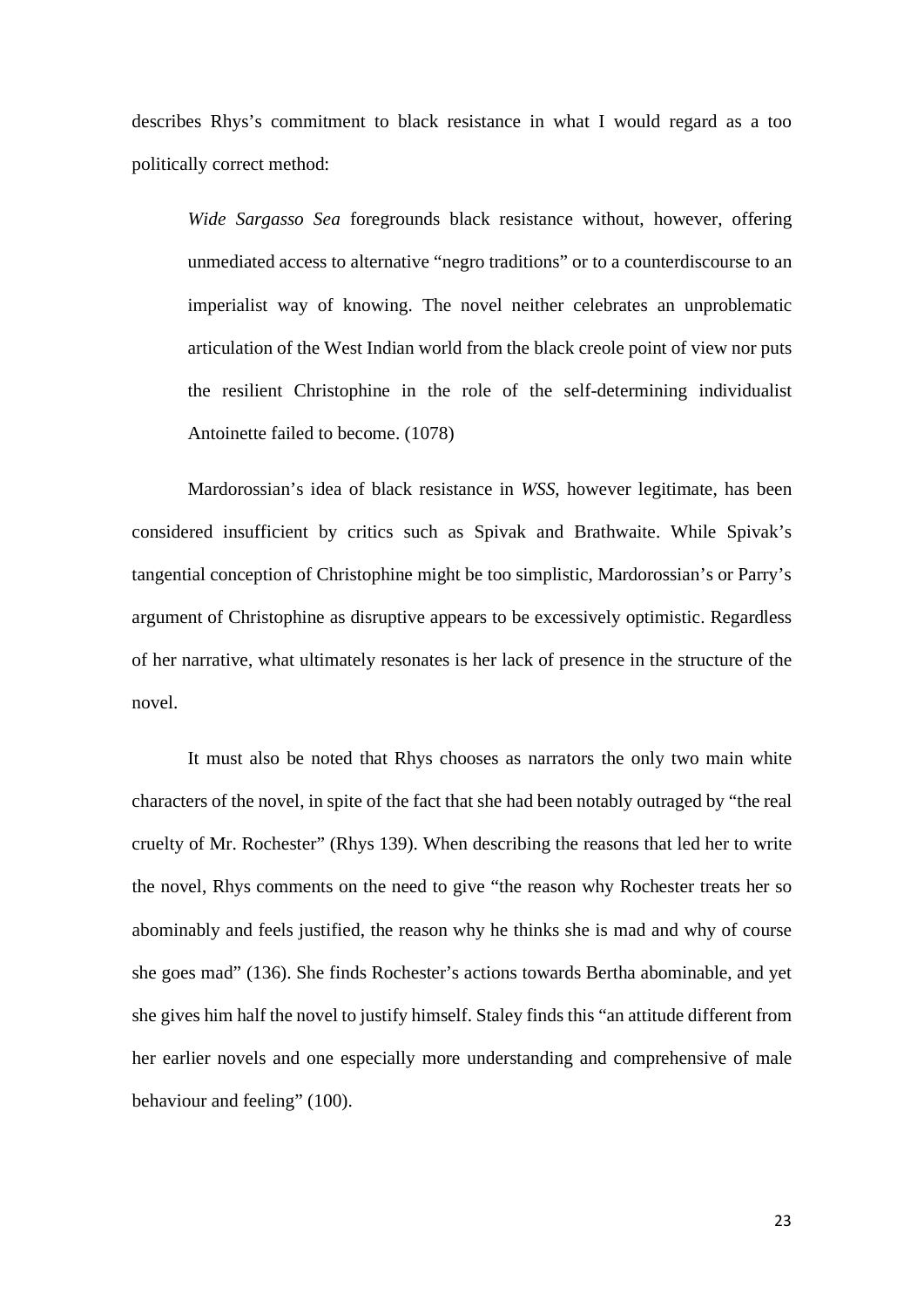Although there are some attenuating aspects in Rochester's part of the story—he is denied a name throughout the whole narrative—the importance of the patronymic for the aristocracy seems to be a trifle in comparison with the fact that he is given a whole part of the novel as narrator. In opposition to *Jane Eyre,* in *WSS* there is some acknowledgement of Rochester as a victimiser, because in Rhys's version, "It is not Rochester who is the innocent party; it is not he who is deceived and trapped in an alliance with a mad heiress, but she who is sought out by a fortune hunter and his family, sexually exploited for a time, and when once she has grown dependent on his love and his lovemaking, rejected" (Porter 534). This being said, it is also true that Rochester is somehow humanised throughout the novel: he is depicted as a child of his time, as an impoverished aristocrat and second son sent to a foreign land to make a match with a rich heiress. The context of the Caribbean land and culture, antipodean to British stiffness, has been seen by some critics, such as Staley, as an excuse for Rochester's attitudes:

It is important to observe carefully Edward's initial emotions, because they explain if not condone his later behaviour toward Antoinette. From the beginning he finds himself in a world at once seductive and hostile, so far distant from his English roots that there is little in his past which has prepared him to understand much of what he observes. (108)

Although Rochester is certainly approached in a benevolent way, I would always regard Antoinette as the most complex character of the novel, as she undergoes a most significant progression from the naivety of her childhood and clumsy attempts to fulfil Rochester's expectations to her final quest for agency through madness. However, some critics like Staley insist on showing more sympathy towards Rochester than Antoinette:

My point is […] that the reader is left with a conceptual problem in his final judgment of Edward. If it were simply a question of his taking advantage of a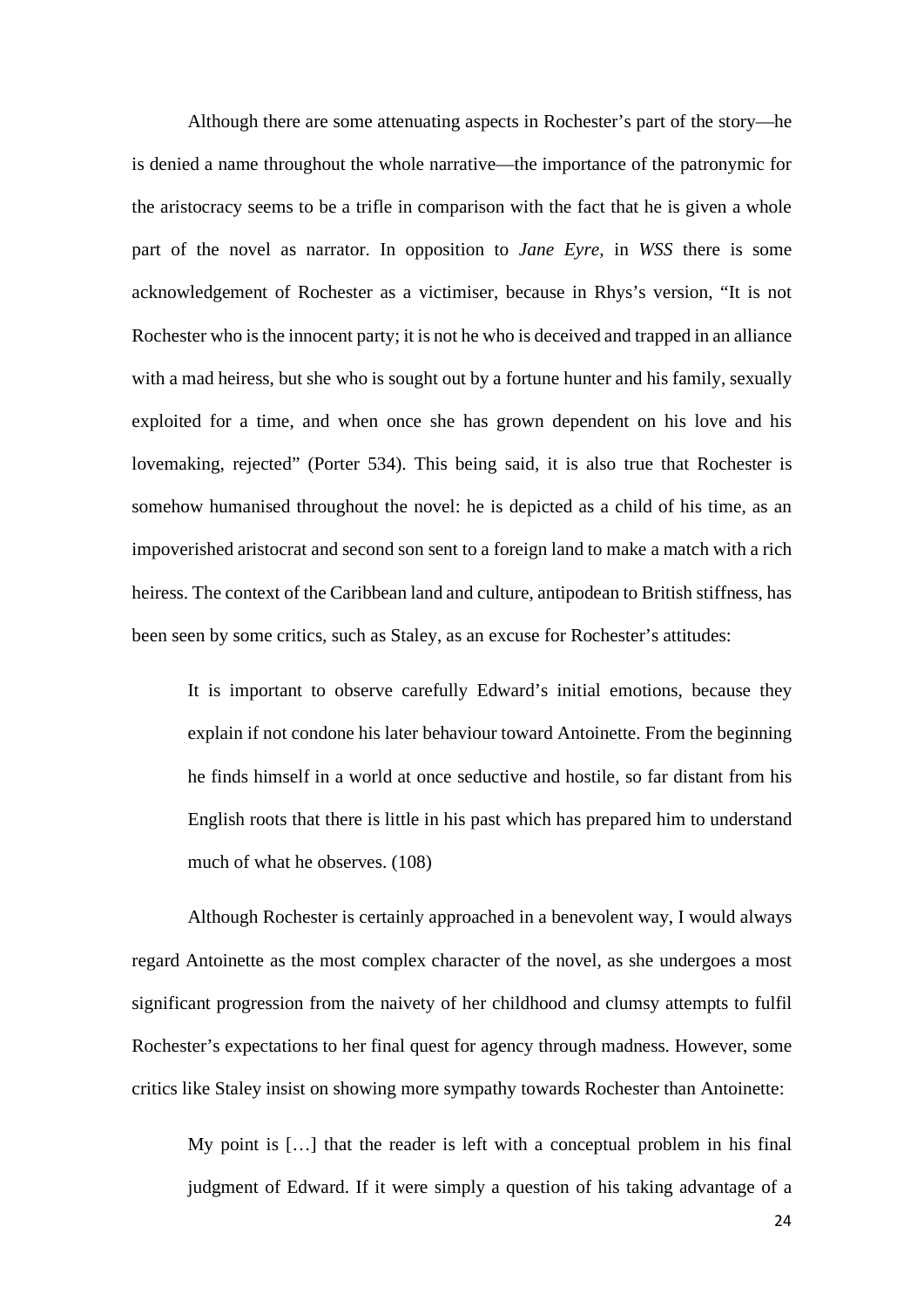young innocent, there would be no problem, but the denouement of the novel implies in its description of Edward's loss that somehow he and Antoinette could have formed a vital union had only been more open and generous. But if I understand Antoinette, a mature union would have been impossible because of her own limited capacity for understanding. (116)

Other critics have accused Rhys of whitewashing the Caribbean reality. I would agree that her depiction of non-white struggles is certainly mild, as she mainly focuses her efforts on the defence of the white creole. Her lack of empathy for Christophine, so often criticised by postcolonial critics, together with her magnanimity towards Rochester, appreciated by early critics such as Staley, no doubt blur and put to the test Rhys's investment in Antoinette's story.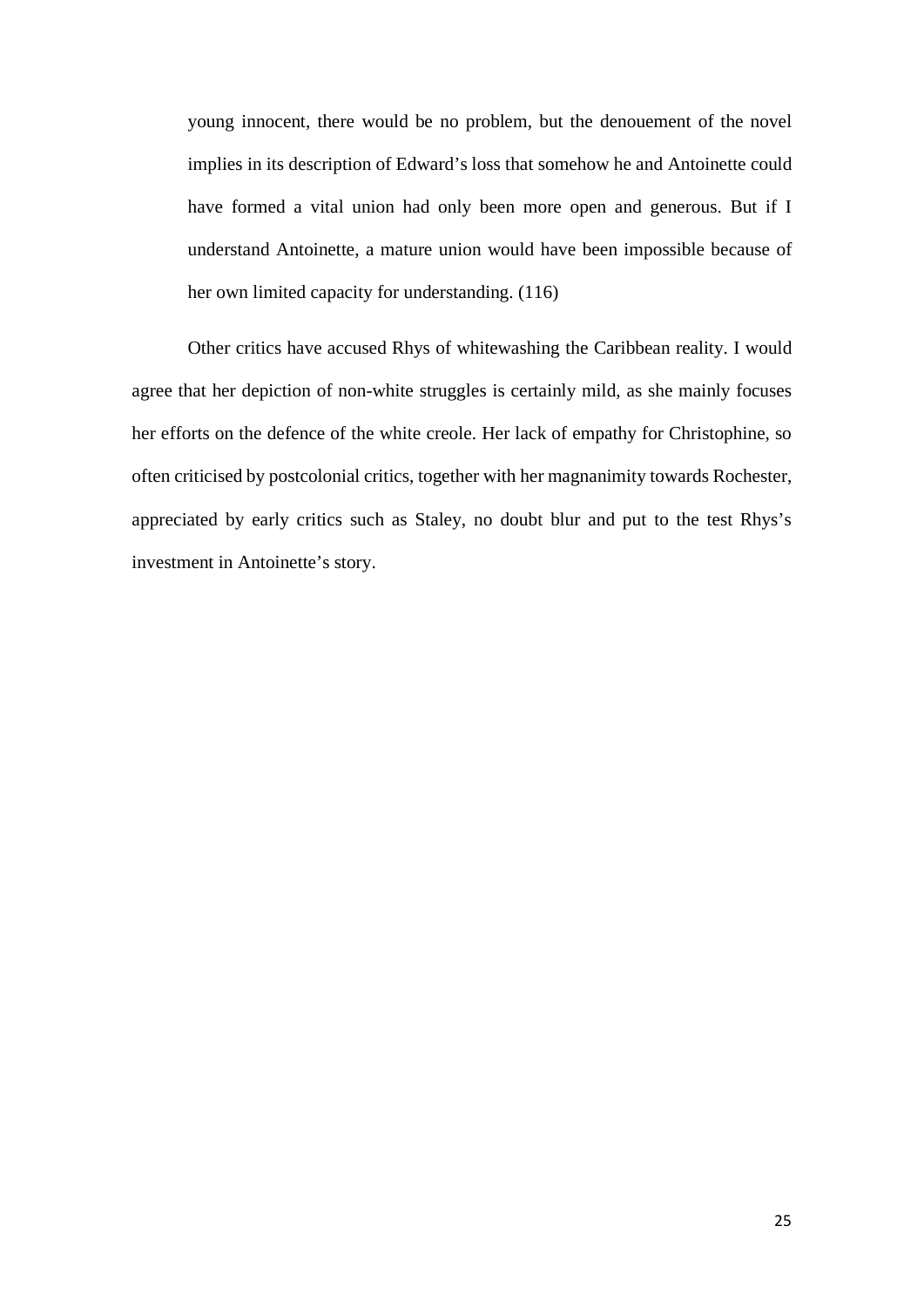#### <span id="page-26-0"></span>**Conclusion**

Charlotte Brontë and Jean Rhys drew a long and complex path for their heroines and, in one way or another, both provided some closure for their main characters. It could be concluded that, in their heroines' problematic quests, both Brontë's and Rhys' positioning towards race and colonialism is ambivalent, rather disappointing, and above all highly influenced by both authors' personal and socioeconomic backgrounds. Although neither of the novels can be considered to be autobiographical, there are hints that allow for some connection between the authors and their respective characters and that, innocuous to the understanding of the narration, could add a new layer of meaning to the aforementioned ambivalence that has earned both Brontë and Rhys some negative criticism.

It is relatively easy to see the connection between Jean Rhys and her character Antoinette in *Wide Sargasso Sea.* It is unsurprising that Rhys should have felt so outraged when reading Brontë, and should have thus tried to vindicate a character that felt too close to home in *Wide Sargasso Sea*. According to Laguarta Bueno, "the alienation experienced by [Rhys'] characters could perfectly well reflect the writer's own troubled situation as a fourth-generation creole. Born and raised in the Caribbean but an adopted Londoner, Rhys never managed to feel at home in either of these places or to show an unfailing attachment to either of these cultures" (170).

Leaving aside Rhys's personal life, it is nonetheless true that she managed to give some closure to Antoinette's quest for identity while playing within the limitations of Brontë's cards. Antoinette's progression clearly shows that cultural identity is "not an essence but a positioning" (Hall 226), a painful struggle against social conventions and inner assumptions that results in a frustrating, sometimes unsatisfying, selfunderstanding. The question of reconciliation with one's self is not foreign to Caribbean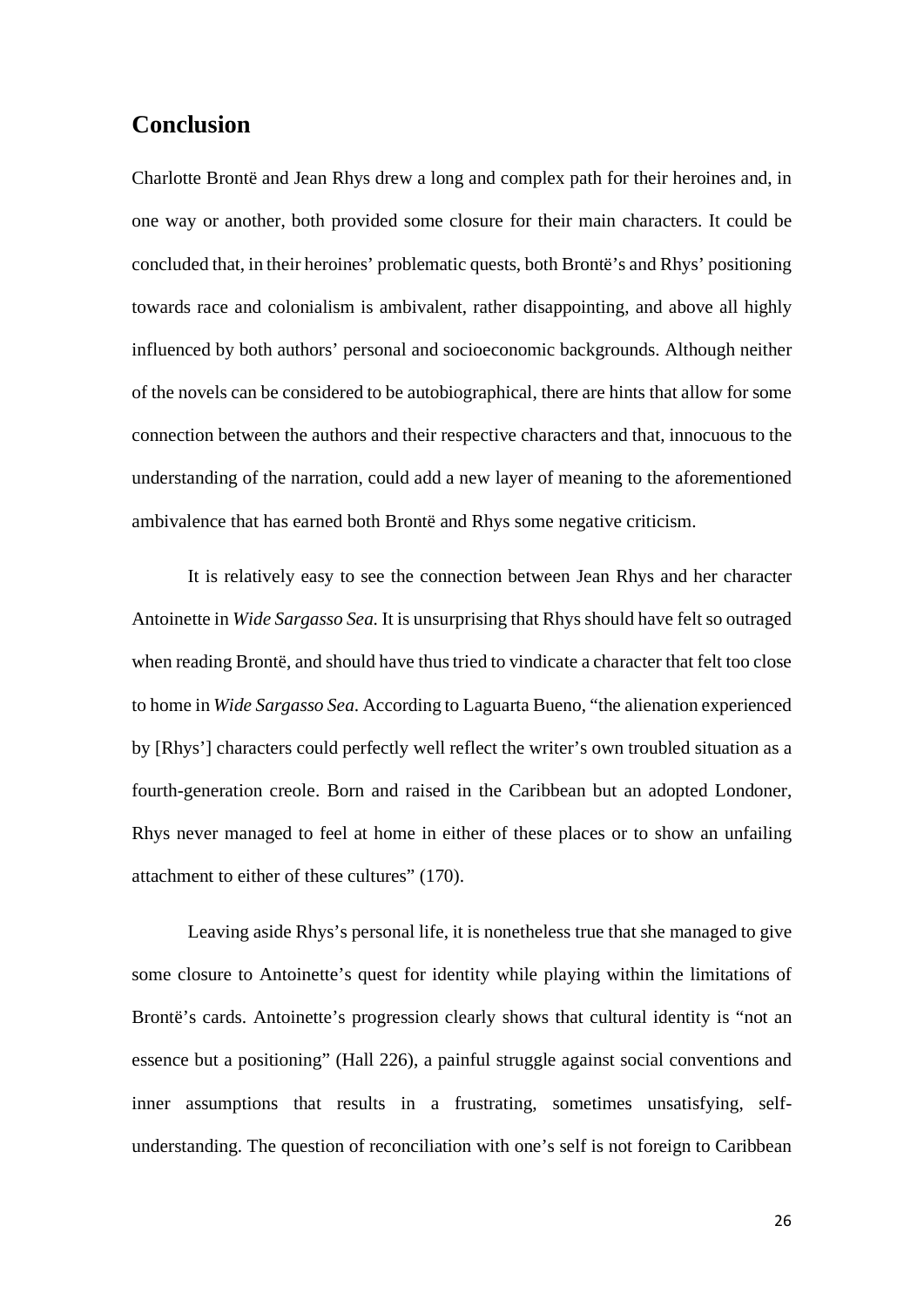authors; on the contrary, the problematics of hybridity have been addressed by poets such as Derek Walcott, who offers some hope in his poem "Love After Love" when he promises himself and his fellow Caribbean countrymen that "You will love again the stranger who was your self" (328).

The threads that link Charlotte Brontë to her heroine, however subtle, are nonetheless present in her narrative. Jane's quest is not for identity like Antoinette's, but rather agency. Her main trait is her ambition to prevail in a world that does not accept her, while trying to remain truthful to herself at the same time. Her struggles are not romantic or economic but social, she wants acceptance, but only on her terms: she aims to find a place in society without losing herself in the process. Besides the most obvious resemblance between Brontë and Jane – Charlotte worked as a governess and is said to have fallen in love with her Belgian schoolmaster Constantin Héger –the author, who had to navigate a conservative society and had to publish her novels under a pseudonym, had an in-depth knowledge of the misfortunes of being an ambitious woman in the  $19<sup>th</sup>$ century.

Just as Jane thought that she had been granted an unfair position in the world, Brontë saw herself and her talents undervalued: "am I to spend all the best part of my life in this wretched bondage, forcibly suppressing my rage at the idleness, the apathy and the hyperbolical and most asinine stupidity of those fatheaded oafs, and on compulsion assuming an air of kindness, patience and assiduity?" (411). Brontë gave Jane the successful ending she would later claim for herself when she managed to publish her work, notwithstanding the fact that she had to do it under a pseudonym: Currer Bell.

As has been argued in this dissertation, both authors' aim at vindicating their heroines – and in turn a part of themselves – is certainly problematic, however satisfactory it may at first sight seem. As was previously stated, both authors use racialism to put Jane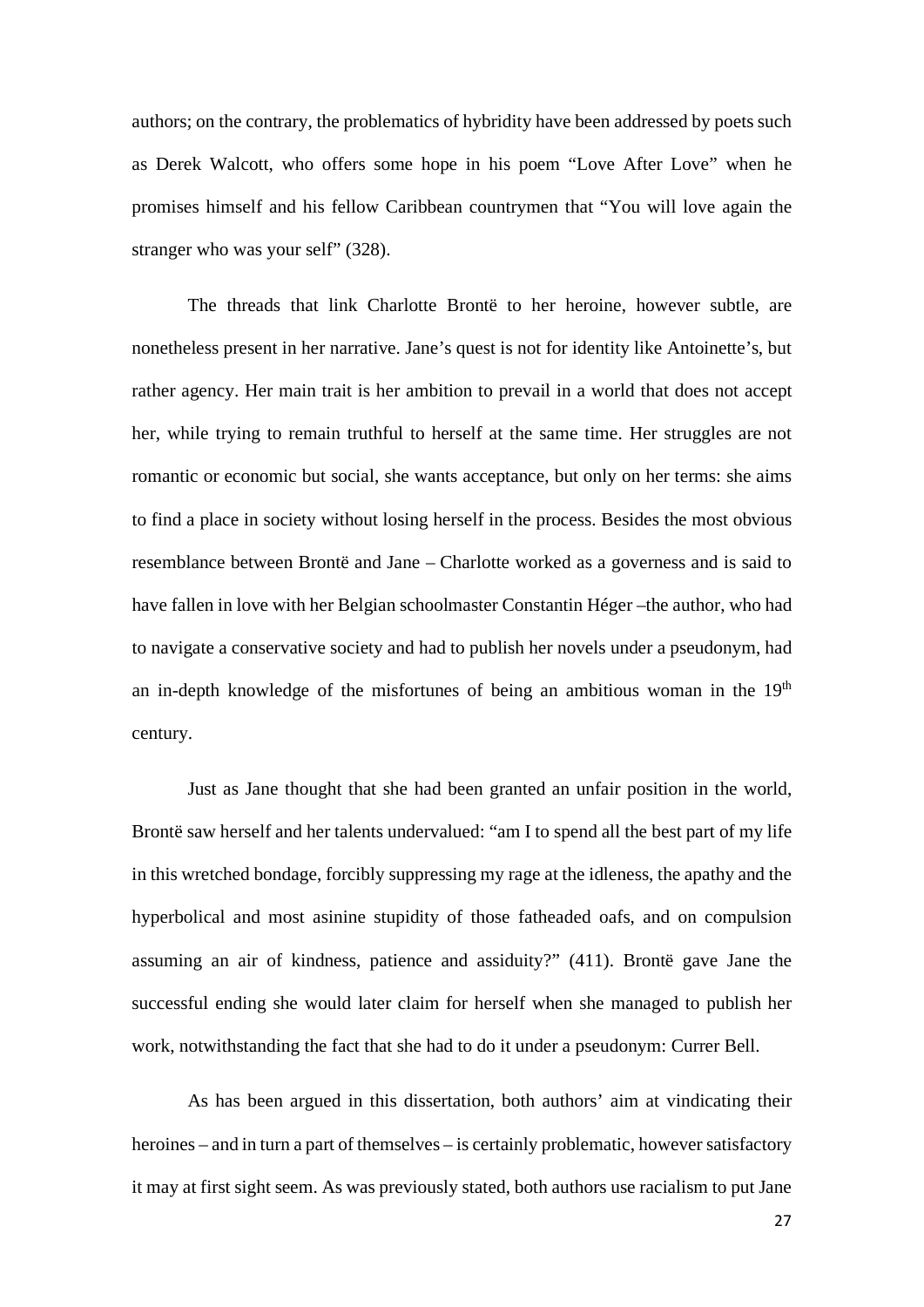and Antoinette at the centre: Jane imposes blackness on others, and others impose whiteness on Antoinette. Bearing in mind the timing of each text, it could be said that both Brontë and Rhys miss the opportunity to address social conflicts, which are thus absent or rather diminished in their novels. Of course, had they chosen to be politically braver, the social and critical impact on their careers might have made us not to regard their works as canonical today.

<span id="page-28-0"></span>Regardless of the disappointment that their decision may cause to contemporary readers and scholars, social activism should not be considered to be mandatory in literature, nor in any kind of art for that matter. Their works should be valued for what they are, their impact on society notwithstanding. However, should they have found a way to fulfil their quest for wholeness without neglecting others, they would have in addition managed to remove any trace of selfishness from their writings. Yet, in vindicating themselves they did to others what they had painfully suffered themselves. To conclude, there is some tragedy in their journey from victim to victimiser when they try to redefine their in-betweenness.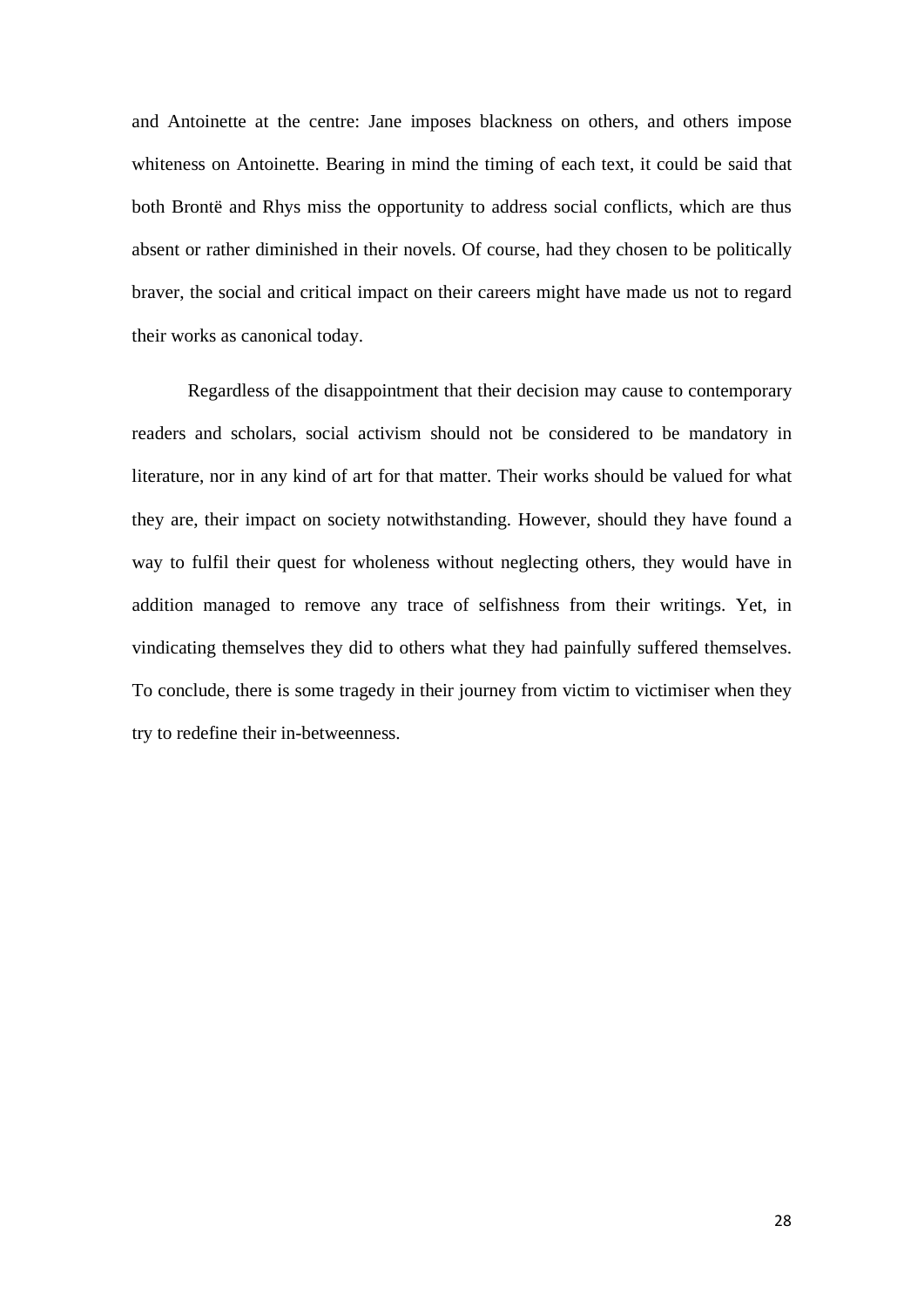#### **Works Cited**

Bhabha, Homi K. *The Location of Culture*. Routledge, 1994.

- Bossche, Chris R. Vanden. "What Did 'Jane Eyre' Do? Ideology, Agency, Class and the Novel." *Narrative*, vol. 13, no. 1, 2005, pp. 46–66. *JSTOR*, [www.jstor.org/stable/20107362. Accessed 5 March 2021.](http://www.jstor.org/stable/20107362.%20Accessed%205%20March%202021)
- Brontë; Charlotte. *An Edition of the Early Writings of Charlotte Brontë.* Vol. I: 1826-1832. Ed. Christine Alexander, in *Jane Eyre,* by Charlotte Bronte, edited by Deborah Lutz, Norton Critical Edition, W.W. Norton, 2016, pp.407-17.

Brontë, Charlotte. *Jane Eyre.* Norton Critical Edition, W.W. Norton, 2016.

- Drake, Sandra. "'All That Foolishness/That All Foolishness': Race and Caribbean Culture as Thematics of Liberation in Jean Rhys's *Wide Sargasso Sea". Wide Sargasso Sea,* by Jean Rhys, edited by Judith L. Raiskin, Norton Critical Edition, W.W. Norton, 1999, pp. 188-92. Originally published in *Critica* 2.2, Fall 1990, pp.97- 112.
- Erwin, Lee. "'Like in a Looking-Glass': History and Narrative in Wide Sargasso Sea." *NOVEL: A Forum on Fiction*, vol. 22, no. 2, 1989, pp. 143–158. *JSTOR*, www.jstor.org/stable/1345800. Accessed 4 March 2021.
- Fayad, Mona. "Unquiet Ghosts: The Struggle for Representation in Jean Rhys's *Wide Sargasso Sea". Wide Sargasso Sea,* by Jean Rhys, edited by Judith L. Raiskin, Norton Critical Edition, W.W. Norton, 1999, pp. 225-39. Originally published in *Modern Fiction Studies 34.3,* 1988, pp. 437-52.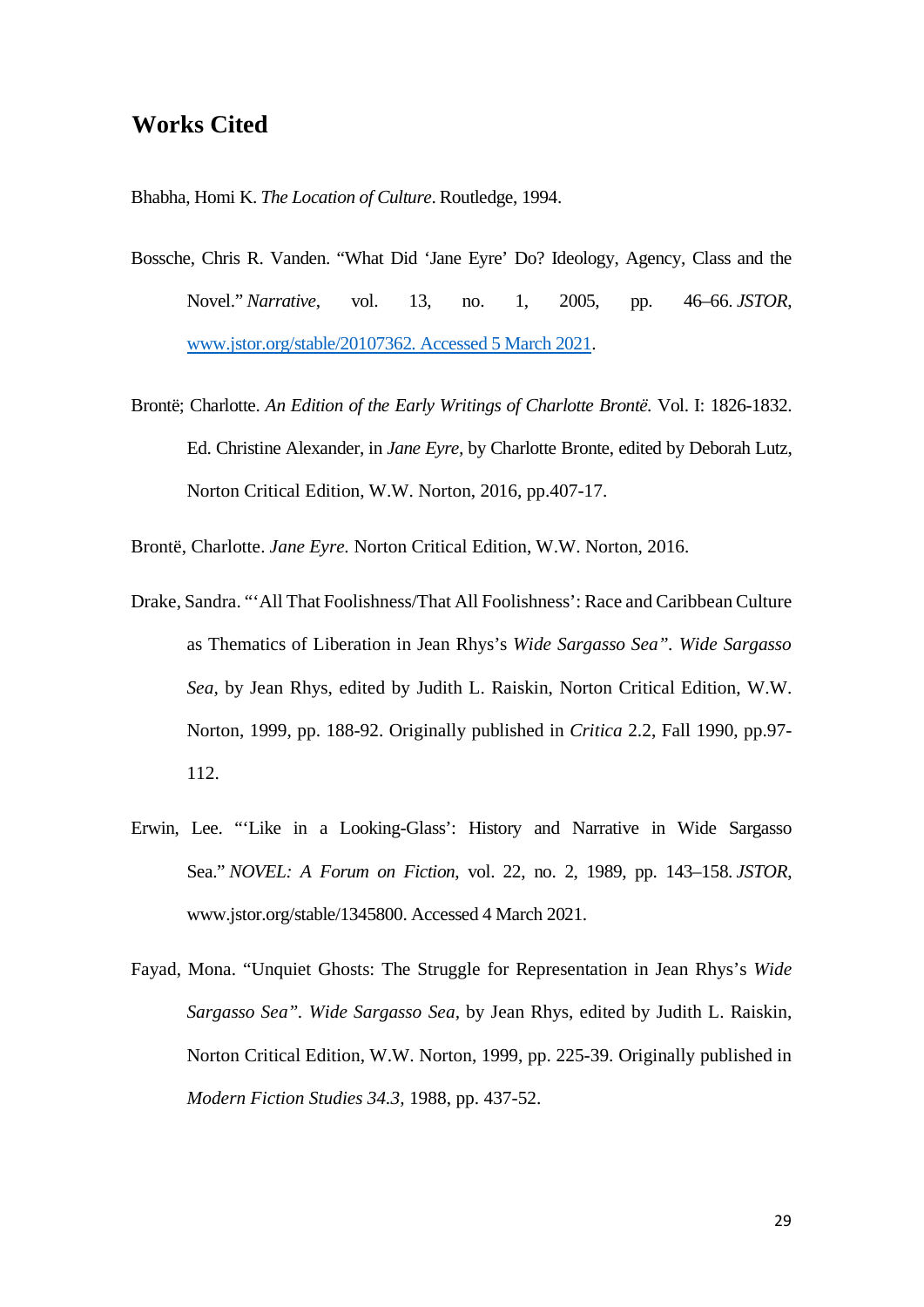- Gilbert, Sandra M., and Susan Gubar. *The Madwoman in the Attic: The Woman Writer and the Nineteenth-Century Literary Imagination.* Yale University Press, 1979.
- Hall, Stuart. "Cultural Identity and Diaspora". *Identity: Community, Culture and Difference.* Lawrence & Wishart, 1990, pp. 222-37.
- Laguarta Bueno, Carmen. "The Plight of Not Belonging: Jean Rhys's 'Let Them Call It Jazz' and 'The Day They Burned the Books'." *ES Review. Spanish Journal of English Studies*, vol. 39, 2018, pp. 157‒72. DOI: <https://doi.org/10.24197/ersjes.39.2018.157-172>
- Mardorossian, Carine M. "Shutting up the Subaltern: Silences, Stereotypes, and Double-Entendre in Jean Rhys's 'Wide Sargasso Sea.'" *Callaloo*, vol. 22, no. 4, 1999, pp. 1071–1090. *JSTOR*, www.jstor.org/stable/3299872. Accessed 5 March 2021.
- Meyer, Susan L. "Colonialism and the Figurative Strategy of 'Jane Eyre.'" *Victorian Studies*, vol. 33, no. 2, 1990, pp. 247–268. *JSTOR*, www.jstor.org/stable/3828358. Accessed 4 March 2021.
- Nunez-Harrell, Elizabeth. "THE PARADOXES OF BELONGING: THE WHITE WEST INDIAN WOMAN IN FICTION." *Modern Fiction Studies*, vol. 31, no. 2, 1985, pp. 281–293. *JSTOR*, www.jstor.org/stable/26281495. Accessed 8 March 2021.
- O'Callaghan, Evelyn. "'The Outsider's Voice': White Creole Women Novelists in the Caribbean Literary Tradition." *Journal of West Indian Literature*, vol. 1, no. 1, 1986, pp. 74–88. *JSTOR*, www.jstor.org/stable/23019655. Accessed 5 March 2021.
- Parry, Benita. "Problems in Current Theories of Colonial Discourse." *Oxford Literary Review*, vol. 9, no. 1/2, 1987, pp. 27–58. *JSTOR*, www.jstor.org/stable/43973680. Accessed 4 March 2021.